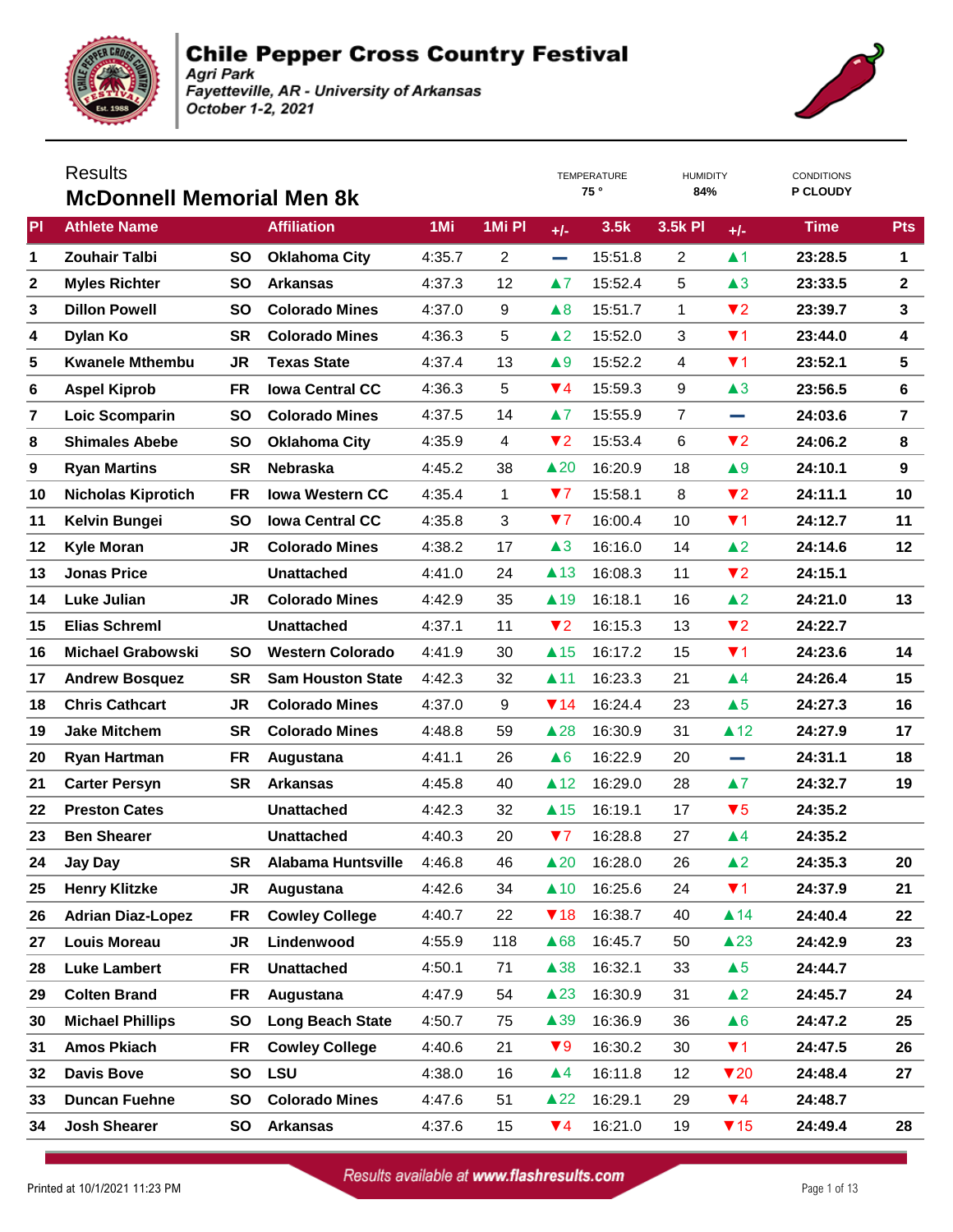

#### **Chile Pepper Cross Country Festival** Agri Park

Fayetteville, AR - University of Arkansas October 1-2, 2021



| 35 | <b>Matthew Maki</b>        | JR        | <b>Emporia State</b>      | 4:54.8 | 110 | ▲68                     | 16:39.1      | 42 | $\blacktriangle$ 7      | 24:51.9 | 29 |
|----|----------------------------|-----------|---------------------------|--------|-----|-------------------------|--------------|----|-------------------------|---------|----|
| 36 | <b>Andrew Kaye</b>         | JR        | <b>Colorado Mines</b>     | 4:50.0 | 68  | $\triangle 30$          | 16:37.1      | 38 | $\triangle$ 2           | 24:53.2 |    |
| 37 | <b>Steven Goldy</b>        | <b>SR</b> | <b>Colorado Mines</b>     | 4:49.7 | 65  | $\triangle$ 26          | 16:38.1      | 39 | $\triangle$ 2           | 24:53.4 |    |
| 38 | <b>Thomas Cain</b>         | <b>JR</b> | <b>Central Arkansas</b>   | 4:50.3 | 72  | $\blacktriangle$ 31     | 16:38.9      | 41 | $\triangle 3$           | 24:53.6 | 30 |
| 39 | <b>Eric Coston</b>         | <b>SR</b> | <b>LSU</b>                | 4:41.8 | 29  | $\blacktriangle$ 4      | 16:26.8      | 25 | $\P$ 14                 | 24:57.1 | 31 |
| 40 | <b>Allan Anderson</b>      | <b>SO</b> | <b>Alabama Huntsville</b> | 4:47.4 | 49  | $\triangle$ 15          | 16:35.9      | 34 | $\blacktriangledown 6$  | 24:57.3 | 32 |
| 41 | <b>Kray Person</b>         | <b>SO</b> | Augustana                 | 4:48.3 | 56  | $\triangle$ 21          | 16:36.5      | 35 | $\blacktriangledown 6$  | 24:58.3 | 33 |
| 42 | <b>Will Muirhead</b>       |           | <b>Unattached</b>         | 4:39.2 | 18  | $\P$ 4                  | 16:23.5      | 22 | $\blacktriangledown$ 20 | 25:01.2 |    |
| 43 | <b>Cade Michael</b>        | <b>SR</b> | <b>Western Colorado</b>   | 4:40.7 | 22  | $\P$ 15                 | 16:37.0      | 37 | $\blacktriangledown 6$  | 25:06.1 | 34 |
| 44 | Evan Johnson               | <b>JR</b> | Augustana                 | 4:48.3 | 56  | $\blacktriangle 7$      | 16:43.5      | 49 | $\triangle 5$           | 25:06.6 | 35 |
| 45 | <b>Harold LaCroix</b>      | <b>SR</b> | <b>Alabama Huntsville</b> | 4:54.3 | 105 | $\triangle$ 49          | 16:51.1      | 56 | $\blacktriangle$ 11     | 25:07.6 | 36 |
| 46 | <b>Alec Kray</b>           | <b>SR</b> | Augustana                 | 4:52.4 | 88  | $\triangle 27$          | 16:53.1      | 61 | $\triangle$ 15          | 25:08.3 | 37 |
| 47 | <b>Jackson Martingayle</b> | SO        | <b>LSU</b>                | 4:47.1 | 48  | <b>College</b>          | 16:42.2      | 48 | $\blacktriangle$ 1      | 25:08.8 | 38 |
| 48 | <b>Connor Phillips</b>     | <b>FR</b> | <b>Long Beach State</b>   | 4:54.3 | 105 | ▲61                     | 16:40.8      | 44 | $\Psi$ 4                | 25:09.3 | 39 |
| 49 | <b>Ryan Outler</b>         | <b>SO</b> | <b>Western Colorado</b>   | 4:41.0 | 24  | $\blacktriangledown$ 22 | 16:41.7      | 46 | $\blacktriangledown$ 3  | 25:11.7 | 40 |
| 50 | <b>Will Dart</b>           | <b>FR</b> | <b>LSU</b>                | 4:48.1 | 55  | $\blacktriangle 4$      | 16:46.8      | 51 | $\blacktriangle$ 1      | 25:12.0 | 41 |
| 51 | <b>Pedro Osorio Lopez</b>  | JR        | <b>Texas State</b>        | 4:53.2 | 94  | $\triangle$ 36          | 16:51.8      | 58 | $\blacktriangle$ 7      | 25:12.5 | 42 |
| 52 | <b>Dawson Mayberry</b>     | <b>FR</b> | <b>Arkansas State</b>     | 4:47.6 | 51  | $\nabla 21$             | 16:56.6      | 72 | $\triangle 20$          | 25:12.5 | 43 |
| 53 | <b>Justin Domnague</b>     |           | <b>Unattached</b>         | 4:50.6 | 74  | $\blacktriangle$ 1      | 16:57.0      | 73 | $\triangle 20$          | 25:13.4 |    |
| 53 | <b>Grant Wilcox</b>        |           | <b>Unattached</b>         | 4:57.8 | 141 | ▲88                     | 16:49.4      | 53 | e.                      | 25:13.4 |    |
| 55 | <b>Gabriel Sams</b>        |           | <b>Western Colorado</b>   | 4:46.2 | 41  | $\P$ 13                 | 16:50.5      | 54 | $\P$ 1                  | 25:15.6 | 44 |
| 56 | Kelvin Kipkemboi           | JR        | <b>Eastern New Mexico</b> | 4:52.0 | 86  | $\blacktriangle$ 19     | 16:55.2      | 67 | $\blacktriangle$ 11     | 25:16.7 | 45 |
| 57 | <b>Simon Kelati</b>        | <b>FR</b> | <b>Western Colorado</b>   | 4:55.2 | 113 | $\triangle 35$          | 17:01.0      | 78 | $\blacktriangle$ 21     | 25:17.6 | 46 |
| 58 | <b>Tony Torres</b>         | JR        | <b>Colorado Mesa</b>      | 4:50.9 | 79  | $\blacktriangle 9$      | 16:55.7      | 70 | $\triangle$ 12          | 25:17.9 | 47 |
| 59 | <b>Awet Beraki</b>         | <b>SO</b> | <b>Cloud County</b>       | 4:41.4 | 28  | $\P$ 17                 | 16:41.4      | 45 | $\P$ 14                 | 25:19.3 | 48 |
| 60 | <b>William Johnson</b>     | <b>FR</b> | <b>Western Colorado</b>   | 4:49.7 | 65  | $\blacktriangledown 6$  | 16:56.2      | 71 | $\blacktriangle$ 11     | 25:19.7 | 49 |
| 61 | John Houdeshell            | FR        | <b>Western Colorado</b>   | 4:46.6 | 44  | $\blacktriangledown$ 20 | 16:54.4      | 64 | $\triangle 3$           | 25:19.9 | 50 |
| 62 | <b>Max Nores</b>           | SO.       | <b>Tulsa</b>              | 4:50.3 | 72  | $\blacktriangle$ 12     | 16:52.2      | 60 | $\P$ 2                  | 25:21.7 |    |
| 63 | <b>Riley Howard</b>        | <b>SR</b> | <b>Western Colorado</b>   | 4:49.0 | 61  | $\P$ 2                  | 16:54.3      | 63 | $\sim$                  | 25:21.7 |    |
| 64 | Jacob Bishop               | <b>SR</b> | <b>Alabama Huntsville</b> | 4:51.6 | 84  | $\blacktriangle$ 19     | 16:54.6      | 65 | $\blacktriangle$ 1      | 25:21.9 | 51 |
| 65 | <b>Milos Pendic</b>        | JR        | <b>Oklahoma City</b>      | 4:57.0 | 134 | ▲68                     | 16:54.9      | 66 | $\blacktriangle$ 1      | 25:21.9 | 52 |
| 66 | <b>Will Thompson</b>       | <b>FR</b> | Alabama Huntsville        | 4:54.8 | 110 | $\triangle$ 33          | 17:00.9      | 77 | $\blacktriangle$ 11     | 25:22.2 | 53 |
| 67 | <b>Mark Freyhof</b>        | <b>SR</b> | Nebraska                  | 4:57.8 | 141 | $\triangle 67$          | 16:57.9      | 74 | $\blacktriangle 7$      | 25:22.8 | 54 |
| 68 | Sam Hall                   |           | <b>Unattached</b>         | 4:47.4 | 49  | $\blacktriangledown 8$  | 16:51.6      | 57 | $\blacktriangledown$ 11 | 25:24.8 |    |
| 69 | <b>Nathan Herbst</b>       | JR        | <b>Arkansas State</b>     | 4:54.3 | 105 | $\triangle$ 36          | 16:55.6      | 69 | a a                     | 25:25.2 | 55 |
| 70 | <b>Jack Williams</b>       |           | <b>Unattached</b>         | 4:46.5 | 43  | $\P$ 12                 | 16:50.7      | 55 | $\blacktriangledown$ 15 | 25:25.5 |    |
| 71 | <b>Tate Whaley</b>         | SR        | <b>Central Arkansas</b>   | 5:04.2 | 185 |                         | ▲104 17:03.1 | 81 | $\triangle$ 10          | 25:26.0 | 56 |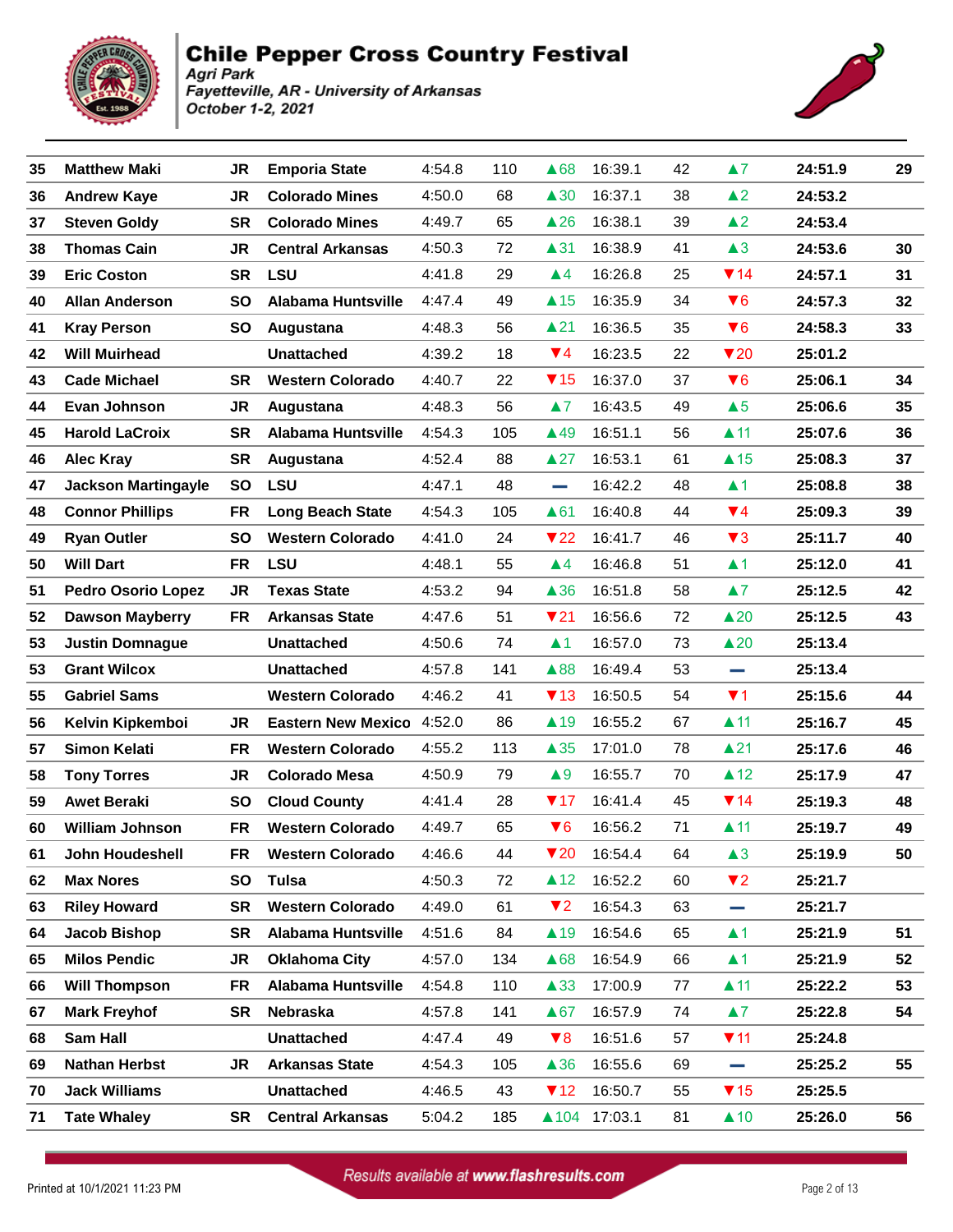



| 72  | <b>Connor Jackson</b>          | <b>FR</b> | <b>North Alabama</b>      | 4:56.2 | 124 | ▲48                     | 17:00.5 | 76  | $\blacktriangle 4$      | 25:26.7 | 57 |
|-----|--------------------------------|-----------|---------------------------|--------|-----|-------------------------|---------|-----|-------------------------|---------|----|
| 73  | <b>Connor Young</b>            | <b>SO</b> | <b>Emporia State</b>      | 4:59.9 | 150 | ▲70                     | 17:02.7 | 80  | $\blacktriangle 7$      | 25:27.1 | 58 |
| 74  | <b>Thomas Velvin</b>           | <b>FR</b> | <b>Texas Tech</b>         | 4:50.7 | 75  | <b>College</b>          | 16:59.7 | 75  | $\blacktriangle$ 1      | 25:27.3 | 59 |
| 75  | <b>Austin Miller</b>           | <b>SR</b> | Augustana                 | 4:46.3 | 42  | $\Psi$ 40               | 17:03.5 | 82  | $\blacktriangle 7$      | 25:28.6 | 60 |
| 76  | <b>Angel Contreras</b>         | <b>FR</b> | UT-Tyler                  | 5:06.2 | 206 | ▲107                    | 17:12.4 | 99  | $\triangle$ 23          | 25:28.6 | 61 |
| 77  | <b>Lewis Mills</b>             | JR        | <b>Stephen F Austin</b>   | 4:52.5 | 90  | $\blacktriangledown 8$  | 17:12.3 | 98  | $\triangle$ 21          | 25:29.4 | 62 |
| 78  | <b>Michael Iyali</b>           | <b>SO</b> | <b>Cloud County</b>       | 5:06.0 | 203 | ▲108                    | 17:10.9 | 95  | $\blacktriangle$ 17     | 25:29.7 | 63 |
| 79  | <b>Alex Herbst</b>             | JR        | <b>Alabama Huntsville</b> | 4:51.7 | 85  | $\triangle$ 42          | 16:39.9 | 43  | $\blacktriangledown$ 36 | 25:30.4 | 64 |
| 80  | <b>Justin Botello</b>          | <b>SR</b> | <b>Texas State</b>        | 4:53.2 | 94  | $\triangle 32$          | 16:53.9 | 62  | $\P$ 18                 | 25:31.1 | 65 |
| 81  | John O'Malley                  | <b>JR</b> | <b>Colorado Mines</b>     | 4:42.2 | 31  | $\P$ 21                 | 16:49.1 | 52  | $\blacktriangledown$ 29 | 25:32.4 |    |
| 82  | <b>Jayce Turner</b>            | <b>SO</b> | <b>Arkansas</b>           | 4:44.4 | 36  | $\blacktriangledown$ 31 | 16:55.2 | 67  | $\P$ 15                 | 25:33.3 | 66 |
| 83  | <b>Christian Tamura</b>        | <b>JR</b> | <b>Central Arkansas</b>   | 5:08.2 | 224 |                         |         |     |                         | 25:33.6 | 67 |
| 84  | <b>Luke Walling</b>            | FR        | <b>Harding</b>            | 4:56.9 | 131 | $\triangle$ 45          | 17:08.4 | 86  | $\triangle 2$           | 25:34.2 | 68 |
| 85  | <b>Max Sevcik</b>              | <b>SR</b> | <b>Colorado Mines</b>     | 4:48.5 | 58  | e a                     | 16:51.8 | 58  | $\blacktriangledown$ 27 | 25:35.4 |    |
| 86  | <b>Kian Davis</b>              |           | <b>Unattached</b>         | 4:41.2 | 27  | $\blacktriangledown$ 20 | 16:42.0 | 47  | $\blacktriangledown$ 39 | 25:36.0 |    |
| 87  | <b>Christian Rivera</b>        | <b>FR</b> | <b>Sam Houston State</b>  | 4:52.6 | 91  | $\P$ 10                 | 17:13.3 | 101 | $\blacktriangle$ 14     | 25:39.9 | 69 |
| 88  | <b>Trevor Smith</b>            | <b>SR</b> | <b>Colorado Mesa</b>      | 5:02.2 | 166 | $\triangle$ 83          | 17:06.9 | 83  | $\blacktriangledown 5$  | 25:41.3 | 70 |
| 89  | <b>Dylan Sequeira</b>          | FR        | St. Edward's              | 5:05.9 | 201 | ▲71                     | 17:24.8 | 130 | $\blacktriangle$ 41     | 25:42.7 | 71 |
| 90  | <b>Wimachmorr Gilo</b>         | <b>SO</b> | <b>Iowa Western CC</b>    | 4:59.8 | 149 | $\triangle$ 46          | 17:14.3 | 103 | $\triangle$ 13          | 25:42.8 | 72 |
| 91  | <b>Fionn Harrington</b>        | FR        | <b>Central Arkansas</b>   | 5:04.6 | 190 | $\blacktriangle$ 97     | 17:10.4 | 93  | $\triangle 2$           | 25:43.1 | 73 |
| 92  | <b>Andrew Lofgren</b>          | <b>JR</b> | <b>Missouri S&amp;T</b>   | 5:08.1 | 222 | ▲89                     | 17:25.4 | 133 | $\blacktriangle$ 41     | 25:43.8 | 74 |
| 93  | <b>Seth Waters</b>             | <b>SR</b> | <b>Arkansas State</b>     | 4:51.3 | 83  | $\P$ 4                  | 17:08.5 | 87  | $\blacktriangledown 6$  | 25:43.9 | 75 |
| 94  | <b>Triston Charles</b>         | FR        | <b>Colorado Mesa</b>      | 5:03.1 | 174 | $\triangle$ 34          | 17:26.6 | 140 | $\triangle$ 46          | 25:44.7 | 76 |
| 95  | <b>Tommy Romanow</b>           | <b>FR</b> | <b>Arkansas</b>           | 4:46.7 | 45  | $\blacktriangledown$ 55 | 17:12.9 | 100 | $\triangle 5$           | 25:45.3 | 77 |
| 96  | <b>Titus Kiplagat</b>          | JR        | <b>Stephen F Austin</b>   | 4:49.9 | 67  | $\P$ 12                 | 17:01.1 | 79  | $\P$ 17                 | 25:45.8 | 78 |
| 97  | Will Ryan-Johnson              | <b>FR</b> | <b>Central Arkansas</b>   | 5:04.2 | 185 | $\blacktriangle$ 91     | 17:10.6 | 94  | $\blacktriangledown$ 3  | 25:46.3 | 79 |
| 98  | <b>Reece Sharman-Newell FR</b> |           | <b>CSU Pueblo</b>         | 4:55.9 | 118 | $\blacktriangle$ 11     | 17:15.1 | 107 | $\triangle 9$           | 25:47.0 | 80 |
| 99  | Jesse Hayward                  | <b>SO</b> | <b>Northern Colorado</b>  | 4:57.2 | 135 | $\triangle 29$          | 17:14.9 | 106 | $\blacktriangle 7$      | 25:47.0 | 81 |
|     | 100 Victor Neiva               | FR        | <b>North Texas</b>        | 5:07.7 | 218 | $\triangle$ 93          | 17:23.0 | 125 | $\triangle 25$          | 25:48.1 | 82 |
| 101 | <b>Marquentin Barnes</b>       | <b>SO</b> | <b>UT-Arlington</b>       | 4:45.7 | 39  | $\P$ 49                 | 17:08.8 | 88  | $\P$ 13                 | 25:48.2 | 83 |
|     | 102 Owen Likins                | FR        | <b>Texas Tech</b>         | 4:53.5 | 97  | $\P$ 21                 | 17:20.1 | 118 | $\triangle$ 16          | 25:48.3 | 84 |
|     | 103 Jared Touart               | <b>SO</b> | <b>Central Arkansas</b>   | 5:04.9 | 192 | ▲101                    | 17:10.1 | 91  | $\P$ 12                 | 25:48.9 | 85 |
|     | 104 Alfredo Corona             | FR        | <b>UT-Arlington</b>       | 4:52.2 | 87  | $\blacktriangledown$ 2  | 17:09.1 | 89  | $\P$ 15                 | 25:49.2 | 86 |
|     | 105 Zander Cobb                | FR        | <b>Iowa Central CC</b>    | 4:47.6 | 51  | $\blacktriangledown 66$ | 17:19.2 | 117 | $\triangle$ 12          | 25:49.5 | 87 |
|     | 106 Sean Korsmo                |           | <b>Unattached</b>         | 4:50.8 | 78  | $\blacktriangledown$ 32 | 17:17.1 | 110 | $\blacktriangle 4$      | 25:50.2 |    |
|     | 107 Jack Ehlert                | FR        | Nebraska                  | 5:03.0 | 171 | $\triangle$ 38          | 17:25.4 | 133 | $\triangle 26$          | 25:51.8 | 88 |
|     | 108 Jerod Kuhn                 | SR        | <b>Colorado Mesa</b>      | 5:03.1 | 174 | $\triangle 32$          | 17:26.9 | 142 | ▲34                     | 25:52.6 | 89 |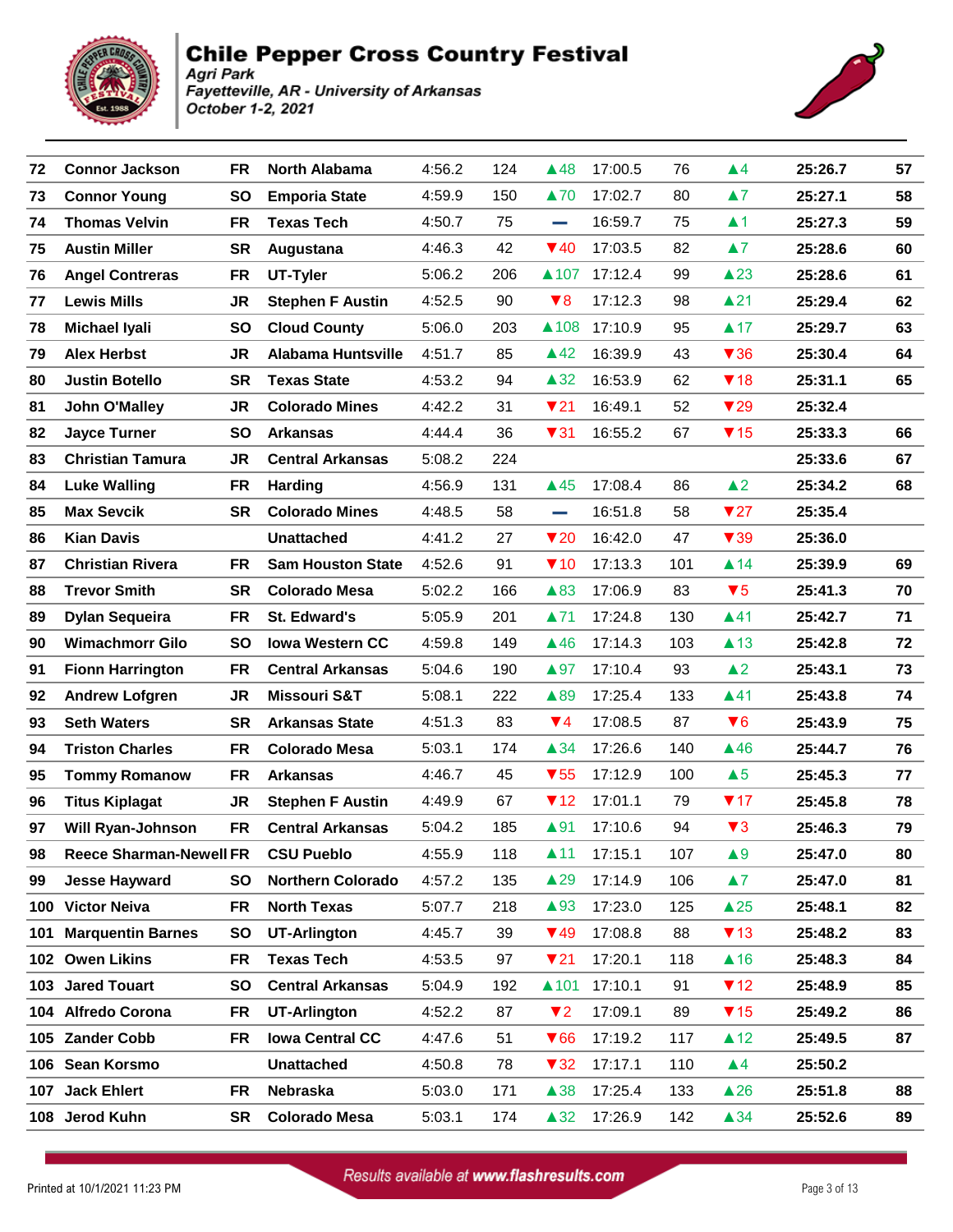



|     | 109 Ryan Parson              | <b>JR</b> | <b>Arkansas State</b>     | 5:00.2 | 151 | $\triangle$ 59          | 17:10.2 | 92  | $\P$ 17                 | 25:52.7 | 90  |
|-----|------------------------------|-----------|---------------------------|--------|-----|-------------------------|---------|-----|-------------------------|---------|-----|
|     | 110 Ret Taylor               | <b>SO</b> | <b>Texas Tech</b>         | 5:02.0 | 164 | $\triangle 67$          | 17:12.2 | 97  | $\P$ 13                 | 25:54.1 | 91  |
|     | 111 Hayes Pateidl            | <b>JR</b> | <b>Missouri S&amp;T</b>   | 5:03.0 | 171 | $\triangle$ 42          | 17:24.7 | 129 | $\triangle$ 18          | 25:55.0 | 92  |
|     | 112 Jack Elliott             | <b>SO</b> | <b>Alabama Huntsville</b> | 4:53.5 | 97  | $\blacktriangledown$ 23 | 17:20.5 | 120 | $\triangle 8$           | 25:57.0 | 93  |
| 113 | <b>Bailey Timmons</b>        | JR        | Nebraska                  | 4:57.8 | 141 | $\triangle 20$          | 17:20.9 | 121 | $\triangle 8$           | 25:57.5 | 94  |
|     | 114 Patrick Estes            | <b>FR</b> | <b>UT-Arlington</b>       | 4:57.6 | 139 | $\triangle 27$          | 17:18.1 | 112 | $\blacktriangledown$ 2  | 25:58.2 | 95  |
| 115 | <b>Jack Gipson</b>           | JR        | UT-Tyler                  | 5:05.6 | 196 | ▲71                     | 17:23.0 | 125 | $\triangle$ 10          | 25:58.7 | 96  |
|     | 116 Patrick Scoggins         | <b>SO</b> | <b>CSU Pueblo</b>         | 4:54.1 | 103 | $\P$                    | 17:14.6 | 105 | $\Psi$ 11               | 25:58.9 | 97  |
| 117 | <b>Garrett Hamilton</b>      | <b>SO</b> | <b>LSU</b>                | 4:56.9 | 131 | $\blacktriangle 9$      | 17:21.0 | 122 | $\triangle 5$           | 25:59.0 | 98  |
|     | 118 Caleb Boys               | <b>SO</b> | <b>Alabama Huntsville</b> | 4:50.0 | 68  | $\P$ 17                 | 17:08.1 | 85  | $\blacktriangledown$ 33 | 25:59.6 |     |
| 119 | <b>Jackson Pruim</b>         | JR        | Harding                   | 5:03.7 | 179 | $\triangle$ 38          | 17:26.7 | 141 | $\triangle 22$          | 25:59.7 | 99  |
|     | 120 Travian Holst            | <b>SR</b> | <b>Texas State</b>        | 4:56.6 | 129 | $\blacktriangledown$ 3  | 17:25.3 | 132 | $\triangle$ 12          | 26:00.0 | 100 |
|     | 121 Sam Wilhelm              | <b>FR</b> | <b>Alabama Huntsville</b> | 4:55.7 | 116 | $\P$ 19                 | 17:25.5 | 135 | $\blacktriangle$ 14     | 26:02.2 |     |
| 122 | Jerry Jorgenson              | JR        | Nebraska                  | 5:09.8 | 238 | ▲84                     | 17:32.0 | 154 | $\triangle 32$          | 26:02.3 | 101 |
|     | 123 Logan Cole               | <b>FR</b> | <b>Northern Colorado</b>  | 4:57.3 | 137 | $\triangle$ 23          | 17:18.3 | 114 | $\blacktriangledown 9$  | 26:04.1 | 102 |
| 124 | <b>James Hibbard</b>         | <b>JR</b> | <b>North Alabama</b>      | 4:56.5 | 127 | $\blacktriangle$ 14     | 17:18.2 | 113 | $\P$ 11                 | 26:04.5 | 103 |
|     | 125 Richie Roberds           | <b>SO</b> | <b>CSU Pueblo</b>         | 4:55.9 | 118 | $\blacktriangledown 5$  | 17:21.6 | 123 | $\blacktriangledown$ 2  | 26:05.2 | 104 |
|     | 126 Zach Van Brocklin        | FR        | Nebraska                  | 5:05.6 | 196 | $\triangle$ 49          | 17:29.7 | 147 | $\triangle$ 21          | 26:05.7 | 105 |
|     | 127 Parker Jackson           | <b>SO</b> | <b>Central Arkansas</b>   | 5:04.1 | 182 | $\triangle 86$          | 17:11.8 | 96  | $\blacktriangledown$ 31 | 26:06.1 | 106 |
|     | 128 Ethan Moehn              |           | <b>Unattached</b>         | 4:56.0 | 121 | 77                      | 17:24.3 | 128 | <b>College</b>          | 26:07.6 |     |
| 129 | <b>Malvin Boen</b>           | <b>FR</b> | <b>TAMU-International</b> | 4:50.0 | 68  | 778                     | 17:29.2 | 146 | $\triangle$ 17          | 26:08.1 | 107 |
| 130 | <b>Milan Todorovic</b>       | <b>FR</b> | <b>Oklahoma City</b>      | 5:00.2 | 151 | $\triangle$ 12          | 17:26.5 | 139 | $\triangle 9$           | 26:08.8 | 108 |
| 131 | <b>Coleman Wilson</b>        | <b>SO</b> | <b>Arkansas State</b>     | 4:49.0 | 61  | $\Psi$ 47               | 17:15.8 | 108 | $\blacktriangledown$ 23 | 26:09.6 | 109 |
|     | 132 Kelvin Kiplagat          | JR        | <b>North Alabama</b>      | 5:00.7 | 156 | $\Psi$ 1                | 17:32.5 | 157 | $\triangle 25$          | 26:10.0 | 110 |
|     | 133 Pete Johnson             | <b>SO</b> | <b>Tulsa</b>              | 4:53.8 | 100 | $\P$ 15                 | 17:18.5 | 115 | $\P$ 18                 | 26:10.2 |     |
|     | 134 Adam Christopher         | <b>FR</b> | Nebraska                  | 5:05.6 | 196 | $\triangle$ 48          | 17:30.1 | 148 | $\triangle$ 14          | 26:10.4 | 111 |
|     | 135 Jacob Ye                 | <b>FR</b> | <b>UT-Arlington</b>       | 4:56.2 | 124 | $\blacktriangledown$ 3  | 17:24.0 | 127 | $\blacktriangledown 8$  | 26:10.9 | 112 |
|     | 136 Edwin Kipainoi           | SO.       | <b>Cloud County</b>       | 5:05.6 | 196 | $\blacktriangle$ 106    | 17:09.5 | 90  | $\P$ 46                 | 26:12.3 | 113 |
|     | 137 Lucas Westbrook          | <b>SO</b> | <b>CSU Pueblo</b>         | 4:56.9 | 131 | $\P$ 14                 | 17:28.4 | 145 | $\triangle 8$           | 26:12.7 | 114 |
|     | 138 Nicholas Martinez        | JR        | <b>TAMU-International</b> | 5:11.4 | 258 | $\triangle$ 102         | 17:32.1 | 156 | $\triangle$ 18          | 26:13.3 | 115 |
|     | 139 Walker Hendricks         | <b>SO</b> | <b>Texas Tech</b>         | 5:06.9 | 210 | $\triangle$ 56          | 17:32.0 | 154 | $\triangle$ 15          | 26:14.6 | 116 |
|     | 140 Luke Estes               | JR        | <b>Texas Tech</b>         | 5:09.1 | 232 | $\triangle 82$          | 17:31.0 | 150 | $\triangle$ 10          | 26:15.7 | 117 |
| 141 | <b>Eduardo Gutierrez</b>     | <b>SR</b> | <b>Sam Houston State</b>  | 5:04.3 | 187 | $\triangle$ 36          | 17:31.3 | 151 | $\triangle$ 10          | 26:16.0 | 118 |
|     | 142 Logan Mitchell           | <b>SO</b> | <b>North Texas</b>        | 5:07.3 | 213 | $\triangle 61$          | 17:31.8 | 152 | $\triangle$ 10          | 26:16.2 | 119 |
|     | 143 Colton Stunkard          | FR        | <b>Sam Houston State</b>  | 5:04.4 | 188 | $\triangle 29$          | 17:34.0 | 159 | $\triangle$ 16          | 26:16.7 | 120 |
|     | 144 Santiago Nunez-Gonzal FR |           | <b>Cowley College</b>     | 5:14.7 | 276 | $\triangle$ 93          | 17:46.4 | 183 | $\triangle$ 39          | 26:17.7 | 121 |
|     | 145 Nigusom Knight           | FR        | St. Edward's              | 5:05.8 | 200 | $\triangle 32$          | 17:40.2 | 168 | $\triangle 23$          | 26:18.0 | 122 |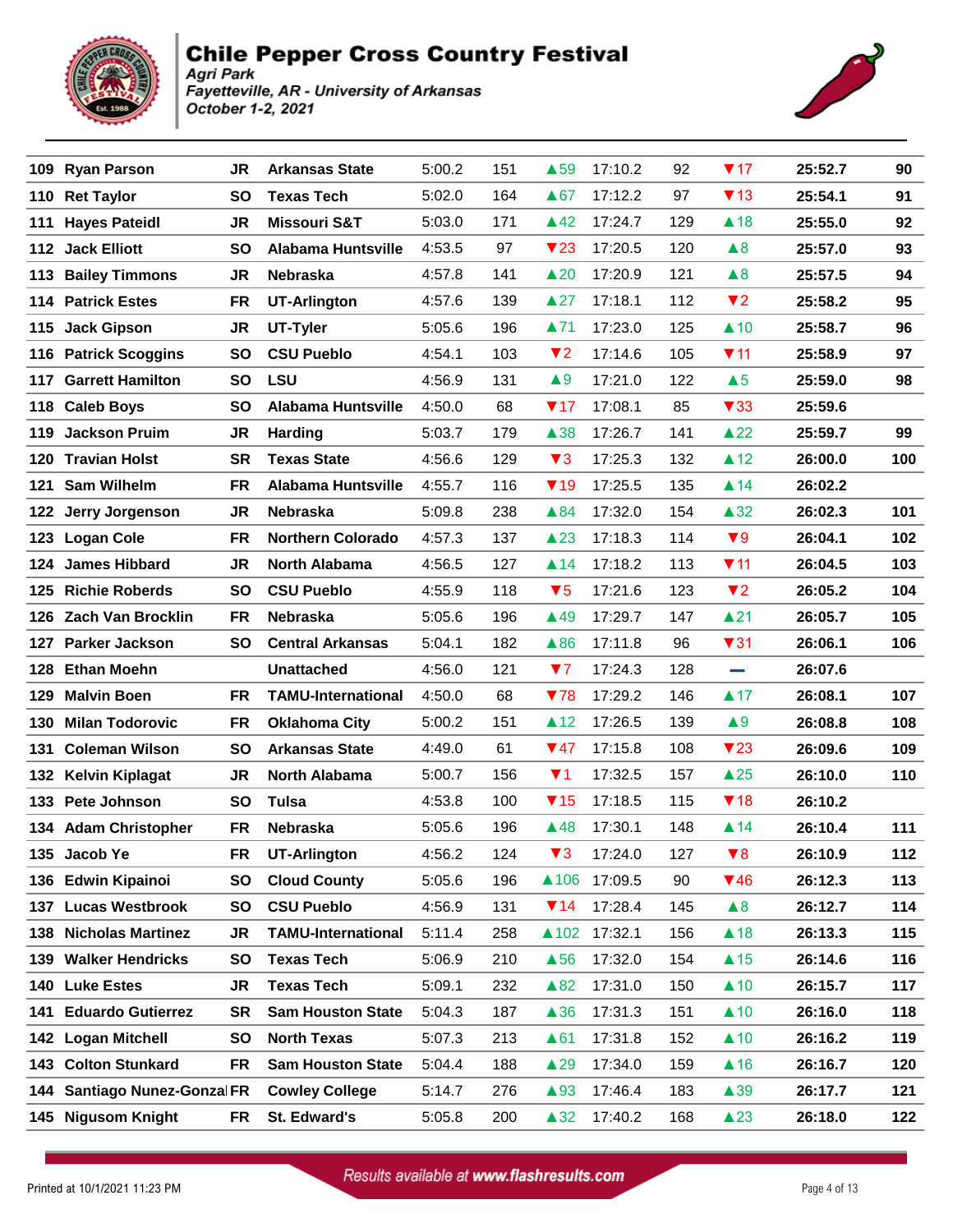

#### **Chile Pepper Cross Country Festival** Agri Park

Fayetteville, AR - University of Arkansas October 1-2, 2021



|      | 146 Jack Wallace              | FR        | <b>LSU</b>                | 4:59.4 | 148 | $\P$ 12                 | 17:35.6 | 160 | $\triangle$ 14          | 26:18.1 | 123 |
|------|-------------------------------|-----------|---------------------------|--------|-----|-------------------------|---------|-----|-------------------------|---------|-----|
| 147  | <b>Dylan Douglas</b>          | <b>JR</b> | <b>Harding</b>            | 5:10.7 | 248 | ▲111                    | 17:26.1 | 137 | $\P$ 10                 | 26:18.4 | 124 |
| 148  | <b>Max Sawyer</b>             | <b>SR</b> | <b>Western Colorado</b>   | 5:02.3 | 168 | $\triangle$ 15          | 17:31.9 | 153 | $\triangle 5$           | 26:19.2 |     |
| 149. | <b>Hunter Henderson</b>       | JR.       | <b>Central Arkansas</b>   | 5:06.6 | 208 | ▲44                     | 17:38.7 | 164 | $\triangle$ 15          | 26:20.6 |     |
| 150  | <b>Rylan Brown</b>            | FR        | <b>Emporia State</b>      | 5:00.3 | 153 | $\blacktriangle 9$      | 17:27.9 | 144 | $\blacktriangledown 6$  | 26:21.3 | 125 |
| 151  | <b>Elijah McWilliams</b>      | JR        | <b>Sam Houston State</b>  | 5:04.6 | 190 | $\triangle 25$          | 17:39.3 | 165 | $\blacktriangle$ 14     | 26:21.5 | 126 |
| 152  | <b>Gabe Henneberger</b>       | <b>FR</b> | <b>Alabama Huntsville</b> | 5:04.1 | 182 | $\triangle$ 15          | 17:39.8 | 167 | $\triangle$ 15          | 26:22.6 |     |
| 153  | <b>Nathan Sanches</b>         | JR.       | <b>Colorado Mesa</b>      | 5:05.9 | 201 | $\triangle 35$          | 17:39.6 | 166 | $\triangle$ 13          | 26:24.4 | 127 |
| 154  | <b>Backam Hartis</b>          | FR        | <b>Oklahoma City</b>      | 4:55.8 | 117 | $\blacktriangledown$ 53 | 17:40.6 | 170 | $\triangle$ 16          | 26:26.4 | 128 |
|      | 155 Raymon Ornelas            | JR        | <b>Long Beach State</b>   | 4:51.1 | 81  | $\blacktriangledown$ 23 | 17:14.4 | 104 | $\blacktriangledown 51$ | 26:26.6 | 129 |
| 156  | <b>Evan Allen</b>             | <b>SO</b> | <b>North Alabama</b>      | 4:53.7 | 99  | $\blacktriangledown$ 3  | 17:14.0 | 102 | $\blacktriangledown 54$ | 26:28.0 | 130 |
| 157  | Jacob Korgan                  | <b>JR</b> | <b>Long Beach State</b>   | 4:56.5 | 127 | $\blacktriangledown$ 22 | 17:30.9 | 149 | $\blacktriangledown 8$  | 26:28.3 | 131 |
|      | 158 Demetrius (DJay) Gueri FR |           | <b>Texas Tech</b>         | 5:09.5 | 235 | $\triangle$ 53          | 17:45.6 | 182 | $\triangle 24$          | 26:28.5 | 132 |
| 159  | <b>Hunter Klimek</b>          | <b>SO</b> | <b>Iowa Central CC</b>    | 4:49.4 | 64  | $\P$ 108                | 17:41.1 | 172 | $\triangle$ 13          | 26:28.8 | 133 |
|      | 160 Luke George               | <b>SO</b> | <b>Arkansas</b>           | 4:49.2 | 63  | $\blacktriangledown 68$ | 17:24.9 | 131 | $\blacktriangledown$ 29 | 26:29.1 | 134 |
| 161  | <b>Nicholas Gonzalez</b>      | <b>FR</b> | St. Edward's              | 5:02.3 | 168 | 77                      | 17:43.0 | 175 | $\blacktriangle$ 14     | 26:29.6 | 135 |
| 162  | <b>Omar Guzman</b>            | <b>FR</b> | St. Edward's              | 5:05.4 | 195 | $\triangle$ 24          | 17:40.9 | 171 | $\blacktriangle 9$      | 26:30.6 | 136 |
|      | 163 Bramwell Havi             | <b>SO</b> | Lindenwood                | 5:00.3 | 153 | $\P$ 24                 | 17:43.6 | 177 | $\blacktriangle$ 14     | 26:30.6 | 137 |
|      | 164 Chase Nutt                |           | <b>Unattached</b>         | 4:54.2 | 104 | $\blacktriangledown$ 20 | 17:22.0 | 124 | $\P$ 40                 | 26:33.0 |     |
|      | 165 AJ Tyler                  | <b>SO</b> | <b>Texas State</b>        | 4:58.9 | 146 | ▼40                     | 17:47.1 | 186 | $\triangle$ 21          | 26:34.0 | 138 |
| 166  | Robin Aguilar-Gonzalez FR     |           | <b>Iowa Central CC</b>    | 5:02.2 | 166 | $\blacktriangledown$ 27 | 17:50.6 | 193 | $\triangle 27$          | 26:34.2 | 139 |
| 167  | <b>Samuel Ashley</b>          | FR        | <b>Texas Tech</b>         | 5:09.3 | 234 | $\triangle$ 49          | 17:46.9 | 185 | $\triangle$ 18          | 26:34.3 | 140 |
|      | 168 Sean McCauley             | <b>FR</b> | <b>Western Colorado</b>   | 4:56.2 | 124 | $\blacktriangledown$ 37 | 17:35.8 | 161 | 77                      | 26:35.2 |     |
| 169  | <b>Dylan Mayberry</b>         | FR        | Harding                   | 4:59.1 | 147 | ▼43                     | 17:48.8 | 190 | $\triangle$ 21          | 26:36.6 | 141 |
|      | 170 Tyler Rodriquez           | FR        | <b>UT-Arlington</b>       | 4:53.3 | 96  | $\blacktriangledown 67$ | 17:38.6 | 163 | 77                      | 26:36.6 | 142 |
| 171  | <b>Aidan Massey</b>           | <b>FR</b> | <b>Emporia State</b>      | 5:10.5 | 246 | $\triangle 62$          | 17:46.5 | 184 | $\triangle$ 13          | 26:36.7 | 143 |
|      | 172 Xoel Rodriguez-Abad FR    |           | <b>Cowley College</b>     | 5:13.7 | 273 | $\triangle 97$          | 17:43.1 | 176 | $\blacktriangle 4$      | 26:36.8 | 144 |
| 173  | <b>Max Murphy</b>             | JR        | <b>Stephen F Austin</b>   | 4:55.3 | 114 | $\blacktriangledown$ 55 | 17:40.4 | 169 | $\Psi$ 4                | 26:37.8 | 145 |
|      | 174 Sylvestre Kibarar         | <b>SR</b> | <b>Eastern New Mexico</b> | 4:52.4 | 88  | $\blacktriangledown 85$ | 17:41.3 | 173 | $\P$ 1                  | 26:38.7 | 146 |
|      | 175 Julian Haessner           | FR        | <b>Central Arkansas</b>   | 5:11.2 | 255 | ▲66                     | 17:48.6 | 189 | $\blacktriangle$ 14     | 26:40.7 |     |
|      | 176 Justyn France             | <b>FR</b> | <b>Emporia State</b>      | 5:00.4 | 155 | $\blacktriangledown$ 32 | 17:47.8 | 187 | $\blacktriangle$ 11     | 26:41.5 | 147 |
| 177  | <b>Parker Jones</b>           | JR        | <b>Stephen F Austin</b>   | 5:06.5 | 207 | $\blacktriangledown$ 3  | 17:56.2 | 210 | $\triangle$ 33          | 26:42.5 | 148 |
| 178  | <b>Mark Testa</b>             | <b>SO</b> | <b>Colorado Mesa</b>      | 5:10.1 | 240 | $\triangle$ 23          | 17:58.9 | 217 | $\triangle$ 39          | 26:43.1 | 149 |
| 179  | <b>Brandon Lee</b>            | <b>JR</b> | North Alabama             | 4:53.1 | 93  | $\blacktriangledown$ 50 | 17:27.5 | 143 | $\blacktriangledown 36$ | 26:43.2 | 150 |
| 180  | <b>Landon Thornton</b>        | <b>SO</b> | UT-Tyler                  | 5:05.2 | 194 | $\P$ 2                  | 17:51.7 | 196 | $\triangle$ 16          | 26:43.6 | 151 |
| 181  | Kelvin Kemboi                 | FR        | <b>Cloud County</b>       | 5:06.1 | 204 | $\triangle$ 16          | 17:48.0 | 188 | $\blacktriangle 7$      | 26:43.8 | 152 |
| 182  | <b>Dominic Jackson</b>        | FR        | <b>Emporia State</b>      | 5:11.2 | 255 | $\triangle$ 48          | 17:55.0 | 207 | $\triangle 25$          | 26:44.4 | 153 |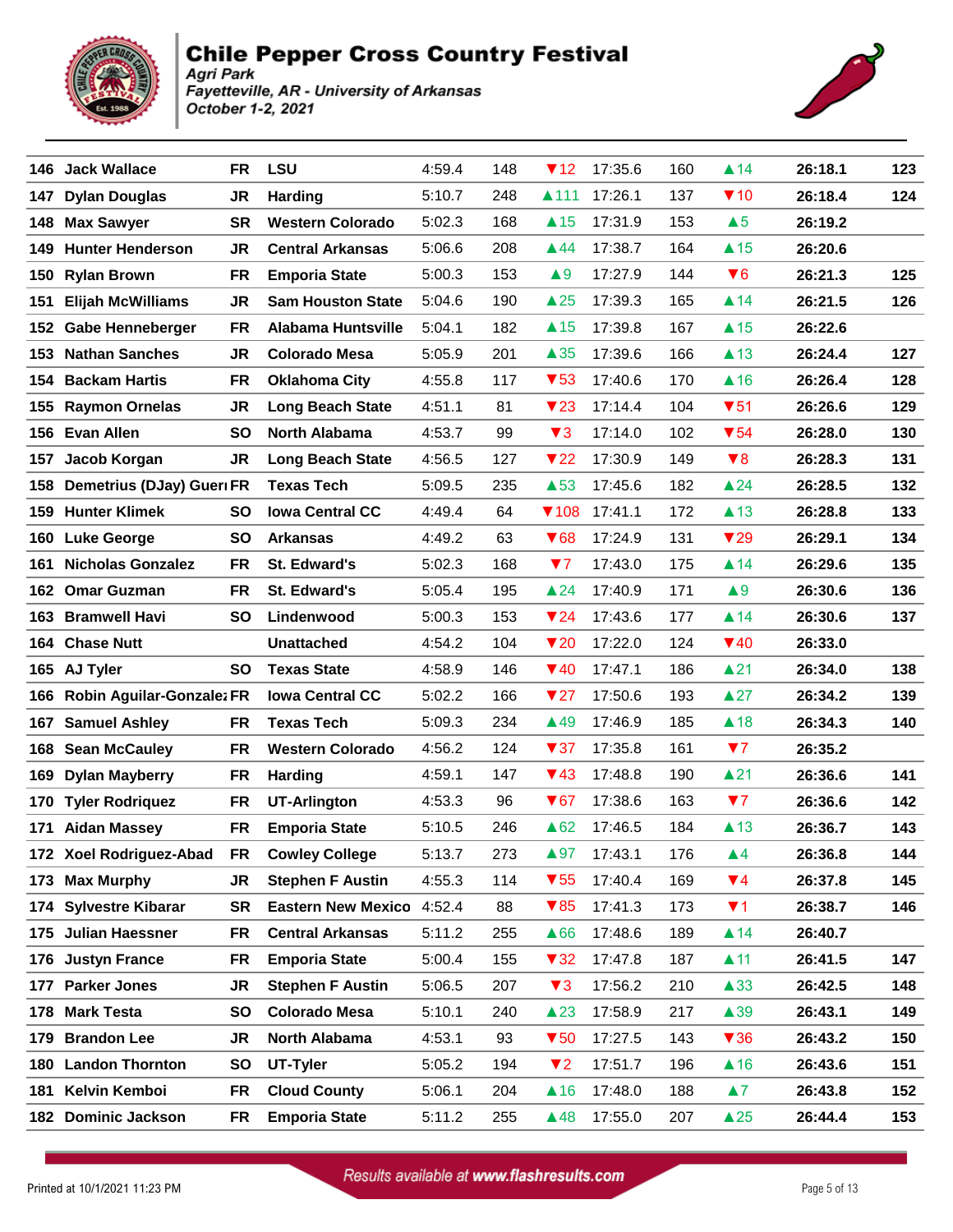



|     | 183 John Carder         | <b>SR</b> | <b>Arkansas State</b>     | 5:00.8 | 157 | $\Psi$ 46               | 17:54.1 | 203 | $\triangle 20$          | 26:44.6 | 154 |
|-----|-------------------------|-----------|---------------------------|--------|-----|-------------------------|---------|-----|-------------------------|---------|-----|
|     | 184 Sebastian Koran     | SO        | St. Edward's              | 5:08.9 | 231 | $\triangle$ 26          | 17:54.4 | 205 | $\triangle$ 21          | 26:45.3 | 155 |
|     | 185 Tony Munoz          | <b>SO</b> | <b>Long Beach State</b>   | 4:58.7 | 145 | $\blacktriangledown$ 53 | 17:52.8 | 198 | $\triangle$ 13          | 26:46.3 | 156 |
|     | 186 Cole Munoz          | <b>SO</b> | <b>CSU Pueblo</b>         | 4:55.6 | 115 | $\P$ 43                 | 17:32.6 | 158 | $\blacktriangledown$ 28 | 26:47.0 | 157 |
|     | 187 Rojs Puks           | <b>FR</b> | <b>UL-Monroe</b>          | 5:13.1 | 269 | $\triangle 61$          | 17:55.1 | 208 | $\triangle$ 21          | 26:47.5 | 158 |
|     | 188 Ryker Mattioli      | <b>FR</b> | <b>Iowa Western CC</b>    | 5:03.3 | 177 | $\blacktriangledown$ 29 | 17:54.7 | 206 | $\triangle$ 18          | 26:47.7 | 159 |
| 189 | <b>Alec Esposito</b>    | JR        | <b>North Texas</b>        | 5:07.4 | 215 | $\triangle$ 36          | 17:44.0 | 179 | $\P$ 10                 | 26:49.0 | 160 |
|     | 190 Lucas Rackers       | <b>FR</b> | <b>Missouri S&amp;T</b>   | 5:03.2 | 176 | $\triangle$ 39          | 17:26.1 | 137 | $\blacktriangledown$ 53 | 26:49.0 | 161 |
| 191 | <b>Kaleb Beloy</b>      | <b>FR</b> | <b>CSU Pueblo</b>         | 4:56.0 | 121 | 779                     | 17:53.9 | 200 | $\blacktriangle 9$      | 26:49.3 | 162 |
|     | 192 Yared Kidane        | <b>FR</b> | <b>Iowa Central CC</b>    | 5:08.4 | 226 | $\P$ 16                 | 18:14.2 | 242 | $\triangle$ 50          | 26:49.7 | 163 |
|     | 193 Nathan Knox         | <b>FR</b> | <b>Alabama Huntsville</b> | 5:06.6 | 208 | $\triangle 5$           | 17:54.1 | 203 | $\triangle$ 10          | 26:50.4 |     |
| 194 | <b>Josh Akin</b>        | <b>SR</b> | <b>St. Edward's</b>       | 5:05.1 | 193 | $\P$ 2                  | 17:51.5 | 195 | $\blacktriangle$ 1      | 26:51.8 | 164 |
|     | 195 Antonio Chavez      | JR        | UT-Tyler                  | 5:07.6 | 217 | $\triangle$ 26          | 17:49.2 | 191 | $\Psi$ 4                | 26:54.2 | 165 |
|     | 196 Brian Beach         | JR        | <b>Nebraska</b>           | 5:08.4 | 226 | $\triangle$ 46          | 17:44.6 | 180 | $\P$ 16                 | 26:54.6 |     |
|     | 197 Eric Maclean        | JR.       | <b>Texas Tech</b>         | 5:08.8 | 229 | $\blacktriangle$ 16     | 17:57.7 | 213 | $\triangle$ 16          | 26:55.0 |     |
| 198 | <b>Philipp Haessner</b> | <b>FR</b> | <b>Central Arkansas</b>   | 5:11.4 | 258 | $\triangle 61$          | 17:52.6 | 197 | $\P$ 1                  | 26:55.9 |     |
| 199 | <b>Brendan Robeaux</b>  | <b>FR</b> | <b>Oklahoma City</b>      | 5:10.7 | 248 | $\blacktriangle$ 17     | 18:07.4 | 231 | $\triangle 32$          | 26:56.1 | 166 |
|     | 200 Ben Black           | FR        | Tulsa                     | 5:01.8 | 161 | $\blacktriangledown$ 55 | 17:57.8 | 216 | $\triangle$ 16          | 26:56.1 |     |
| 201 | <b>Japhet Toroitich</b> | JR.       | Eastern New Mexico 5:01.3 |        | 160 | $\blacktriangledown$ 62 | 18:02.2 | 222 | $\triangle$ 21          | 26:56.9 | 167 |
|     | 202 Everardo Esparza    | JR        | St. Edward's              | 5:08.2 | 224 | $\triangle$ 24          | 17:53.9 | 200 | $\blacktriangledown$ 2  | 26:57.3 | 168 |
|     | 203 Brady Hogan         | <b>FR</b> | <b>Iowa Central CC</b>    | 5:01.8 | 161 | $\blacktriangledown$ 38 | 17:53.4 | 199 | $\Psi$ 4                | 26:57.5 | 169 |
|     | 204 Tyler Swift         | <b>FR</b> | <b>Emporia State</b>      | 5:12.7 | 268 | $\triangle$ 59          | 17:55.5 | 209 | $\triangle 5$           | 26:57.8 | 170 |
|     | 205 Austin Zirkel       | <b>SO</b> | <b>Sam Houston State</b>  | 5:10.2 | 243 | $\triangle 25$          | 17:59.4 | 218 | $\triangle$ 13          | 26:58.2 | 171 |
|     | 206 Jaden Tumale        | <b>FR</b> | <b>Texas Tech</b>         | 5:03.7 | 179 | $\triangle 60$          | 17:20.4 | 119 | $\blacktriangledown 87$ | 26:58.6 |     |
| 207 | <b>Joseph Engles</b>    | <b>SR</b> | <b>Oklahoma City</b>      | 5:12.2 | 265 | $\triangle$ 53          | 17:56.9 | 212 | $\triangle 5$           | 27:02.4 | 172 |
| 208 | <b>Timothy Chambers</b> | <b>SR</b> | <b>Northern Colorado</b>  | 5:10.2 | 243 | $\triangle 5$           | 18:12.1 | 238 | $\triangle 30$          | 27:03.6 | 173 |
|     | 209 Colton Palmer       | SO        | <b>Tulsa</b>              | 5:03.0 | 171 | $\blacktriangledown$ 56 | 18:06.4 | 227 | $\triangle$ 18          | 27:03.9 |     |
|     | 210 Lucas Futey         | FR        | <b>CSU Pueblo</b>         | 4:54.0 | 102 | $\P$ 119                | 18:01.7 | 221 | $\blacktriangle$ 11     | 27:04.8 | 174 |
| 211 | <b>Spencer Boykin</b>   | <b>SO</b> | <b>North Texas</b>        | 5:07.8 | 219 | $\blacktriangle$ 19     | 17:53.9 | 200 | $\P$ 11                 | 27:04.8 | 175 |
|     | 212 Gideon Kipon        | <b>SO</b> | <b>TAMU-International</b> | 5:12.5 | 266 | $\triangle 34$          | 18:07.5 | 232 | $\triangle 20$          | 27:04.9 | 176 |
|     | 213 Logan Klingele      | <b>SO</b> | <b>Kansas City</b>        | 5:12.0 | 263 | $\triangle$ 40          | 18:05.2 | 223 | $\triangle$ 10          | 27:05.1 | 177 |
|     | 214 Cody Achilles       | <b>FR</b> | <b>Emporia State</b>      | 5:10.3 | 245 | $\triangle 25$          | 18:01.3 | 220 | $\triangle 6$           | 27:05.9 |     |
| 215 | <b>Mario Ruiz</b>       | <b>FR</b> | <b>Sam Houston State</b>  | 5:10.8 | 250 | $\blacktriangle$ 31     | 18:00.1 | 219 | $\blacktriangle 4$      | 27:06.0 | 178 |
| 216 | <b>Jackson Chichon</b>  | <b>FR</b> | <b>UT-Arlington</b>       | 4:53.8 | 100 | 777                     | 17:43.6 | 177 | $\blacktriangledown$ 39 | 27:06.2 | 179 |
|     | 217 Aidan Wells         | <b>FR</b> | <b>Cowley College</b>     | 5:26.7 | 313 | $\triangle$ 55          | 18:21.8 | 258 | $\blacktriangle$ 41     | 27:07.4 | 180 |
|     | 218 Nicholas Mosqueda   | JR        | <b>Texas State</b>        | 5:08.8 | 229 | $\triangle$ 16          | 17:57.7 | 213 | $\blacktriangledown 5$  | 27:09.4 | 181 |
|     | 219 Adam Nipper         | FR        | North Alabama             | 5:13.8 | 274 | $\triangle 30$          | 18:14.4 | 244 | $\triangle 25$          | 27:11.2 | 182 |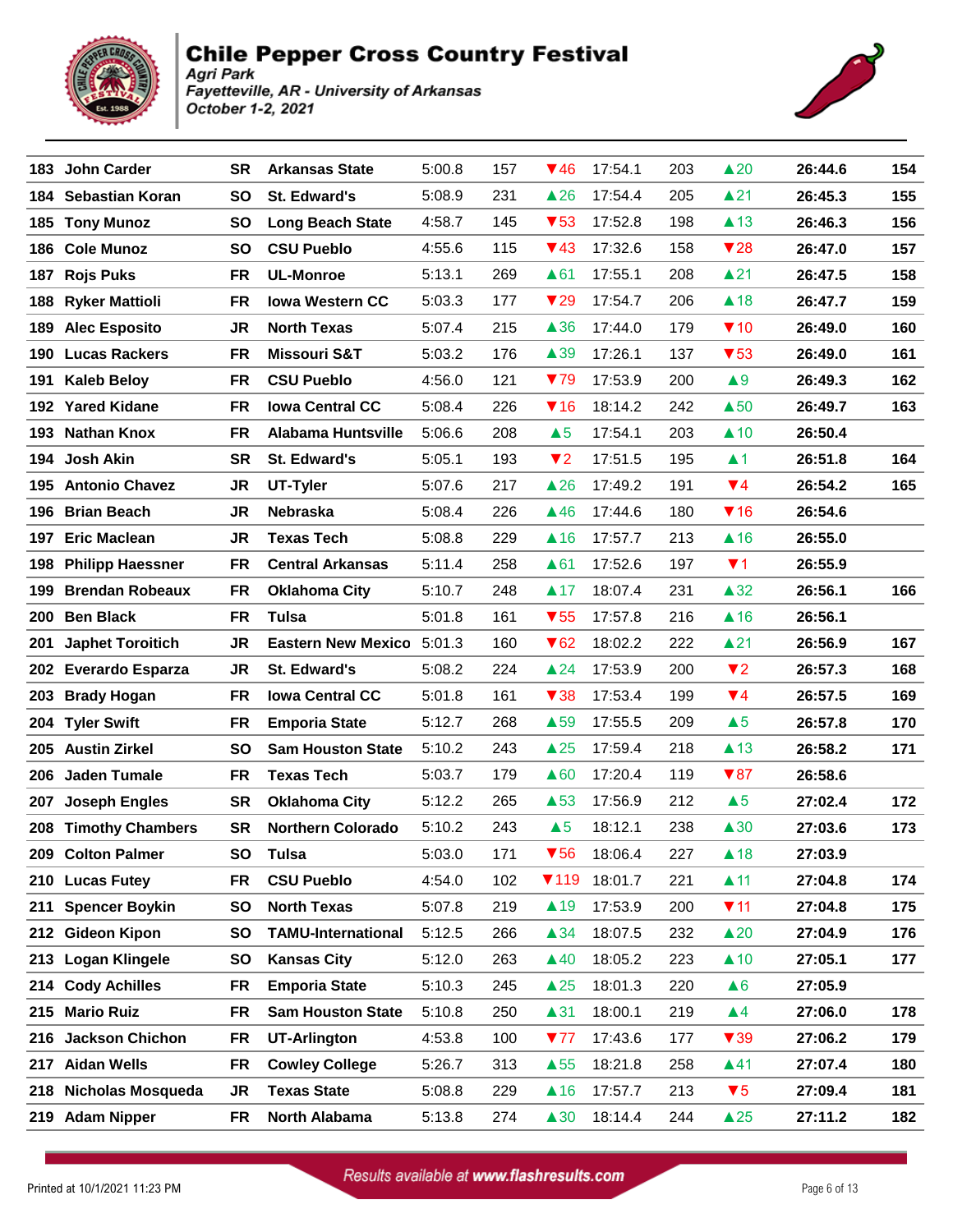



| 220 | <b>Issac Rascon</b>             | <b>FR</b> | <b>Northern Colorado</b>  | 5:07.2 | 211 | $\blacktriangledown$ 25 | 18:10.5 | 236 | $\triangle$ 16           | 27:11.4 | 183 |
|-----|---------------------------------|-----------|---------------------------|--------|-----|-------------------------|---------|-----|--------------------------|---------|-----|
| 221 | <b>Matthew Roberds</b>          | <b>SO</b> | <b>CSU Pueblo</b>         | 4:56.6 | 129 | $\blacktriangledown$ 98 | 18:06.4 | 227 | $\triangle 6$            | 27:12.5 |     |
|     | 222 Sebastian Calderon          | FR        | <b>UT-Arlington</b>       | 5:08.7 | 228 | $\triangle$ 18          | 17:56.2 | 210 | $\P$ 12                  | 27:12.8 | 184 |
| 223 | <b>Luke Canon</b>               | <b>FR</b> | <b>North Texas</b>        | 5:07.4 | 215 | $\triangle$ 2           | 17:57.7 | 213 | $\P$ 10                  | 27:13.3 | 185 |
| 224 | <b>Brayden Ortiz</b>            | <b>FR</b> | <b>UL-Monroe</b>          | 5:10.1 | 240 | $\triangle 5$           | 18:10.0 | 235 | $\blacktriangle$ 11      | 27:15.9 | 186 |
|     | 225 Edward (EJ) Rush            | FR        | <b>Texas Tech</b>         | 4:50.7 | 75  | $\P(41)$                | 17:18.8 | 116 | $\P$ 109                 | 27:16.0 |     |
| 226 | <b>Devin Berry</b>              | <b>SR</b> | <b>North Alabama</b>      | 5:16.0 | 279 | $\triangle$ 46          | 18:08.5 | 233 | $\blacktriangle 7$       | 27:16.1 | 187 |
|     | 227 Taylor Nails                | <b>SO</b> | <b>Alabama Huntsville</b> | 5:07.8 | 219 | $\blacktriangledown$ 31 | 18:17.0 | 250 | $\triangle$ 23           | 27:17.0 |     |
| 228 | <b>Paul Welch</b>               | JR        | <b>Oklahoma City</b>      | 5:09.7 | 237 | $\triangle 3$           | 18:09.2 | 234 | $\triangle 6$            | 27:19.8 |     |
| 229 | <b>Calvin Morgan</b>            | <b>SO</b> | <b>Emporia State</b>      | 5:11.4 | 258 | $\triangle 34$          | 18:05.5 | 224 | $\blacktriangledown 5$   | 27:19.9 |     |
| 230 | Jose Esqueda                    | JR.       | <b>TAMU-International</b> | 5:18.5 | 292 | $\triangle$ 36          | 18:20.0 | 256 | $\triangle 26$           | 27:20.5 | 188 |
|     | 231 Teddy Gowen                 | <b>FR</b> | <b>UL-Monroe</b>          | 5:13.2 | 271 | $\triangle$ 28          | 18:14.3 | 243 | $\triangle$ 12           | 27:21.5 | 189 |
| 232 | lan Cropp                       | <b>SO</b> | <b>Colorado Mesa</b>      | 5:10.0 | 239 | $\P$ 12                 | 18:17.7 | 251 | $\triangle$ 19           | 27:21.8 | 190 |
| 233 | <b>Maxime Touron</b>            | <b>FR</b> | Lindenwood                | 5:07.3 | 213 | $\blacktriangledown$ 35 | 18:16.3 | 248 | $\triangle$ 15           | 27:22.4 | 191 |
| 234 | <b>Colfin Kipsiwa</b>           | <b>FR</b> | <b>TAMU-International</b> | 5:11.3 | 257 | ▲77                     | 17:44.6 | 180 | $\blacktriangledown$ 54  | 27:23.4 | 192 |
| 235 | <b>Jose Alfonzo</b>             | <b>SO</b> | <b>UT-Arlington</b>       | 5:11.9 | 262 | $\triangle$ 16          | 18:14.5 | 246 | $\blacktriangle$ 11      | 27:24.1 |     |
| 236 | <b>Mason Garner</b>             | <b>SO</b> | <b>North Texas</b>        | 5:09.5 | 235 | $\P$ 18                 | 18:18.9 | 253 | $\blacktriangle$ 17      | 27:25.7 | 193 |
|     | 237 Caleb Liermann              | <b>SO</b> | <b>Cowley College</b>     | 5:25.6 | 309 | $\triangle$ 49          | 18:25.3 | 260 | $\triangle$ 23           | 27:26.0 | 194 |
| 238 | <b>Alex Stitt</b>               |           | <b>Unattached</b>         | 4:40.0 | 19  | $\P$ 117                | 17:25.9 | 136 | $\blacktriangledown$ 102 | 27:26.8 |     |
|     | 239 Timothy Maxwell             | <b>SO</b> | Lindenwood                | 5:20.1 | 302 | $\triangle$ 43          | 18:22.7 | 259 | $\triangle 20$           | 27:27.6 | 195 |
| 240 | <b>Jack Dickson</b>             | <b>FR</b> | <b>CSU Pueblo</b>         | 5:02.7 | 170 | $\blacktriangledown$ 56 | 18:05.9 | 226 | $\P$ 14                  | 27:28.0 |     |
| 241 | <b>Mason Schrader</b>           | FR        | North Alabama             | 5:16.2 | 282 | $\triangle$ 38          | 18:14.4 | 244 | $\triangle 3$            | 27:28.0 |     |
|     | 242 Kalen Barlow                | FR        | UT-Tyler                  | 5:01.8 | 161 | $\blacktriangledown 69$ | 18:06.9 | 230 | $\P$ 12                  | 27:28.4 | 196 |
| 243 | <b>Spencer Teske</b>            | <b>SO</b> | <b>Missouri S&amp;T</b>   | 5:09.2 | 233 | $\P$ 24                 | 18:20.5 | 257 | $\triangle$ 14           | 27:28.4 | 197 |
|     | 244 Jacob Coronado              | <b>FR</b> | <b>Cowley College</b>     | 5:27.9 | 316 | $\triangle$ 56          | 18:25.3 | 260 | $\triangle$ 16           | 27:29.0 | 198 |
|     | 245 Linus Limo                  | <b>SO</b> | <b>Cloud County</b>       | 5:13.5 | 272 | $\blacktriangle$ 31     | 18:13.7 | 241 | $\Psi$ 4                 | 27:29.2 | 199 |
|     | FR<br>246 Aidan Scott           |           | <b>Western Colorado</b>   | 4:57.2 | 135 | $\P$ 104                | 18:12.3 | 239 | 77                       | 27:32.0 |     |
|     | 247 Ryley Nelson                | <b>SO</b> | Augustana                 | 5:01.1 | 159 | $\blacktriangledown 68$ | 18:06.4 | 227 | $\blacktriangledown$ 20  | 27:40.9 |     |
|     | 248 Garrett Oehlert             | JR        | <b>Stephen F Austin</b>   | 5:06.1 | 204 | $\blacktriangledown 51$ | 18:19.4 | 255 | $\blacktriangle 7$       | 27:43.2 | 200 |
| 249 | <b>Brandon Palomino-Aloi SO</b> |           | <b>Iowa Western CC</b>    | 5:18.8 | 294 | $\triangle 30$          | 18:29.9 | 264 | $\triangle$ 15           | 27:43.4 | 201 |
| 250 | <b>Evan Stephens</b>            | FR        | <b>Missouri S&amp;T</b>   | 5:17.6 | 288 | $\triangle$ 23          | 18:30.8 | 265 | $\triangle$ 15           | 27:43.6 | 202 |
| 251 | <b>Rylan Cheney</b>             | SO        | <b>Cloud County</b>       | 5:19.7 | 299 | $\blacktriangle$ 31     | 18:36.3 | 268 | $\triangle$ 17           | 27:44.3 | 203 |
| 252 | Zan Johnson                     |           | <b>Unattached</b>         | 5:19.9 | 301 | $\triangle$ 39          | 18:27.5 | 262 | $\triangle$ 10           | 27:46.2 |     |
|     | 253 Alex Ponce                  | <b>SO</b> | <b>Alabama Huntsville</b> | 5:10.6 | 247 |                         |         |     |                          | 27:46.9 |     |
| 254 | <b>Elmer Sotelo</b>             | FR        | <b>Cloud County</b>       | 5:19.6 | 298 | $\triangle 27$          | 18:38.1 | 271 | $\triangle$ 17           | 27:47.8 | 204 |
| 255 | <b>Michael Urbina</b>           | <b>SO</b> | <b>Stephen F Austin</b>   | 5:18.9 | 296 | $\triangle$ 22          | 18:40.7 | 274 | $\blacktriangle$ 19      | 27:48.6 | 205 |
|     | 256 Fares Marrouf               | FR        | <b>Oklahoma City</b>      | 5:11.1 | 253 | $\P$ 1                  | 18:19.3 | 254 | $\blacktriangledown$ 2   | 27:49.7 |     |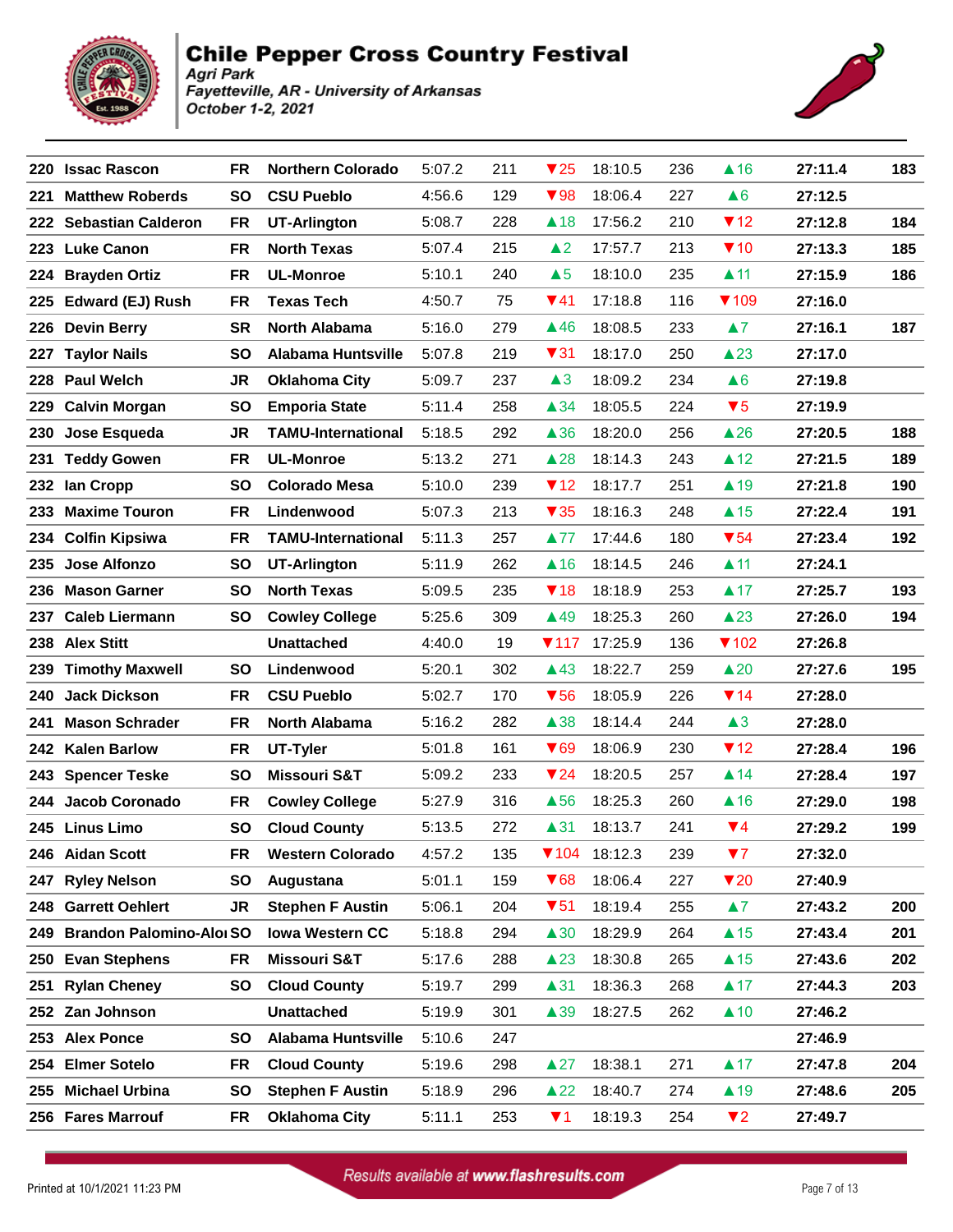



| 257  | Joshua Nunn             | FR.       | <b>Missouri S&amp;T</b>   | 5:13.1 | 269 | $\blacktriangle$ 21     | 18:16.3 | 248 | $\blacktriangledown 9$  | 27:52.2 | 206 |
|------|-------------------------|-----------|---------------------------|--------|-----|-------------------------|---------|-----|-------------------------|---------|-----|
| 258  | <b>Dylan Pitts</b>      | <b>SO</b> | <b>Texas State</b>        | 5:14.2 | 275 | $\blacktriangle 9$      | 18:32.2 | 266 | $\triangle 8$           | 27:52.9 | 207 |
|      | 259 William Boyce       | <b>FR</b> | <b>Sam Houston State</b>  | 5:12.5 | 266 | $\triangle 3$           | 18:29.4 | 263 | $\blacktriangle 4$      | 27:55.7 |     |
|      | 260 Peyton Bailey       | <b>FR</b> | <b>Alabama Huntsville</b> | 5:18.0 | 290 |                         |         |     |                         | 27:57.0 |     |
| 261  | <b>Ruben Martinez</b>   | JR        | <b>TAMU-International</b> | 5:28.6 | 319 | $\triangle$ 39          | 18:44.5 | 280 | $\blacktriangle$ 19     | 27:57.2 | 208 |
|      | 262 Connor Sims         | JR        | <b>North Alabama</b>      | 5:16.0 | 279 | $\triangle 27$          | 18:18.2 | 252 | $\P$ 10                 | 27:57.4 |     |
|      | 263 Aidan Anastas       | JR        | <b>Northern Colorado</b>  | 5:17.1 | 286 | $\blacktriangle$ 13     | 18:40.5 | 273 | $\triangle$ 10          | 27:57.5 | 209 |
|      | 264 Goran Duijsters     | <b>FR</b> | <b>Cowley College</b>     | 5:22.2 | 306 | $\triangle$ 39          | 18:35.3 | 267 | $\triangle 3$           | 27:57.6 |     |
| 265  | <b>Colton Magnuson</b>  | FR        | <b>Northern Colorado</b>  | 5:16.8 | 284 | $\triangle$ 12          | 18:40.3 | 272 | $\blacktriangle 7$      | 27:57.8 | 210 |
| 266  | <b>Cameron Beckett</b>  |           | <b>Arkansas TC</b>        | 5:07.2 | 211 | $\blacktriangledown$ 26 | 18:11.8 | 237 | $\blacktriangledown$ 29 | 28:02.9 |     |
| 267  | <b>Haydon Spaulding</b> | <b>SO</b> | <b>Harding</b>            | 5:29.0 | 322 | ▲44                     | 18:43.5 | 278 | $\blacktriangle$ 11     | 28:04.2 | 211 |
|      | 268 Devis Cheruiyot     | JR        | Eastern New Mexico 5:07.8 |        | 219 | $\blacktriangledown$ 51 | 18:38.0 | 270 | $\triangle$ 2           | 28:06.4 | 212 |
|      | 269 Zach Rathburn       | <b>FR</b> | <b>Iowa Western CC</b>    | 5:16.8 | 284 | $\triangle$ 2           | 18:45.2 | 282 | $\triangle$ 13          | 28:06.9 | 213 |
| 270  | <b>Corey Adamski</b>    | <b>FR</b> | <b>Alabama Huntsville</b> | 5:16.1 | 281 |                         |         |     |                         | 28:07.6 |     |
| 271  | <b>Luke Talbot</b>      | JR        | Lindenwood                | 5:26.0 | 312 | $\triangle$ 33          | 18:44.0 | 279 | $\triangle 8$           | 28:10.5 | 214 |
| 272  | <b>Matt Ingalsbe</b>    | SO        | <b>Harding</b>            | 5:18.0 | 290 | $\blacktriangle$ 13     | 18:42.0 | 277 | $\triangle 5$           | 28:11.3 | 215 |
| 273  | <b>Kyan Wallace</b>     | <b>FR</b> | <b>Sam Houston State</b>  | 5:03.7 | 179 | $\blacktriangledown 68$ | 18:15.6 | 247 | $\blacktriangledown$ 26 | 28:12.2 |     |
| 274  | <b>Josh Sanders</b>     | SR        | <b>Kansas City</b>        | 5:12.0 | 263 | $\P$ 13                 | 18:41.9 | 276 | $\triangle$ 2           | 28:13.1 | 216 |
| 275  | <b>Thibault Waeles</b>  | JR        | <b>Harding</b>            | 5:29.1 | 323 | $\triangle 30$          | 19:06.5 | 293 | $\triangle$ 18          | 28:13.1 | 217 |
| 276  | <b>Jake Moore</b>       | <b>FR</b> | <b>North Alabama</b>      | 5:22.4 | 307 | $\triangle 32$          | 18:41.1 | 275 | $\P$ 1                  | 28:13.5 |     |
| 277  | <b>Henry Rokusek</b>    | <b>FR</b> | <b>Emporia State</b>      | 5:15.6 | 278 | 77                      | 18:54.0 | 285 | $\triangle 8$           | 28:13.8 |     |
| 278  | <b>Muneer Suied</b>     | <b>FR</b> | <b>Cowley College</b>     | 5:28.1 | 317 | $\triangle$ 33          | 18:53.5 | 284 | $\triangle 6$           | 28:14.8 |     |
|      | 279 Zane Yates          | <b>SO</b> | <b>Missouri S&amp;T</b>   | 5:32.6 | 327 | $\triangle$ 40          | 18:57.4 | 287 | $\triangle 8$           | 28:17.1 | 218 |
| 280. | Jacob Kachadorian       | <b>FR</b> | <b>Alabama Huntsville</b> | 5:18.8 | 294 |                         |         |     |                         | 28:19.5 |     |
| 281  | <b>Brady Mello</b>      | JR        | Lindenwood                | 5:25.8 | 311 | $\triangle 24$          | 18:57.4 | 287 | $\triangle 6$           | 28:23.5 | 219 |
| 282  | <b>Joel Rodriguez</b>   | <b>FR</b> | <b>Cowley College</b>     | 5:14.8 | 277 | $\blacktriangledown 9$  | 18:56.6 | 286 | $\blacktriangle 4$      | 28:28.2 |     |
|      | 283 Caleb Feuebacher    | <b>SO</b> | <b>Kansas City</b>        | 5:17.8 | 289 |                         |         |     |                         | 28:28.3 | 220 |
|      | 284 Corbin Liermann     | SO.       | <b>Cowley College</b>     | 5:25.7 | 310 | ▲41                     | 18:37.7 | 269 | $\blacktriangledown$ 15 | 28:28.8 |     |
|      | 285 Jonathan Bishard    |           | <b>Unattached</b>         | 5:36.3 | 333 | $\triangle$ 36          | 19:10.5 | 297 | $\triangle$ 12          | 28:30.7 |     |
|      | 286 Tom Valente         | SΟ        | Harding                   | 5:20.4 | 303 | $\blacktriangle$ 14     | 19:00.0 | 289 | $\triangle 3$           | 28:33.8 |     |
|      | 287 Brandon Clark       | JR        | <b>Kansas City</b>        | 5:29.1 | 323 | $\triangle$ 28          | 19:09.2 | 295 | $\triangle 8$           | 28:36.8 | 221 |
| 288  | Jorge Cantu             | FR        | <b>Missouri S&amp;T</b>   | 5:22.1 | 305 | $\blacktriangle$ 14     | 19:05.1 | 291 | $\triangle 3$           | 28:37.2 |     |
| 289  | <b>Tyler Harrod</b>     | JR        | <b>Harding</b>            | 5:28.7 | 320 | $\triangle$ 26          | 19:08.7 | 294 | $\triangle 5$           | 28:44.7 |     |
|      | 290 Sam Patterson       | SΟ        | <b>Missouri S&amp;T</b>   | 5:32.7 | 328 | $\triangle 32$          | 19:09.6 | 296 | $\triangle 6$           | 28:45.5 |     |
| 291  | <b>Sebastian Lind</b>   |           | <b>Unattached</b>         | 5:20.6 | 304 | $\triangle$ 12          | 19:05.4 | 292 | $\blacktriangle$ 1      | 28:49.5 |     |
|      | 292 Josh Patterson      | SΟ        | <b>Missouri S&amp;T</b>   | 5:33.2 | 329 | $\triangle$ 28          | 19:18.9 | 301 | $\triangle 9$           | 28:50.8 |     |
|      | 293 Caleb Chunn         | FR        | <b>Harding</b>            | 5:29.4 | 325 | $\triangle 27$          | 19:11.6 | 298 | $\triangle 5$           | 28:54.5 |     |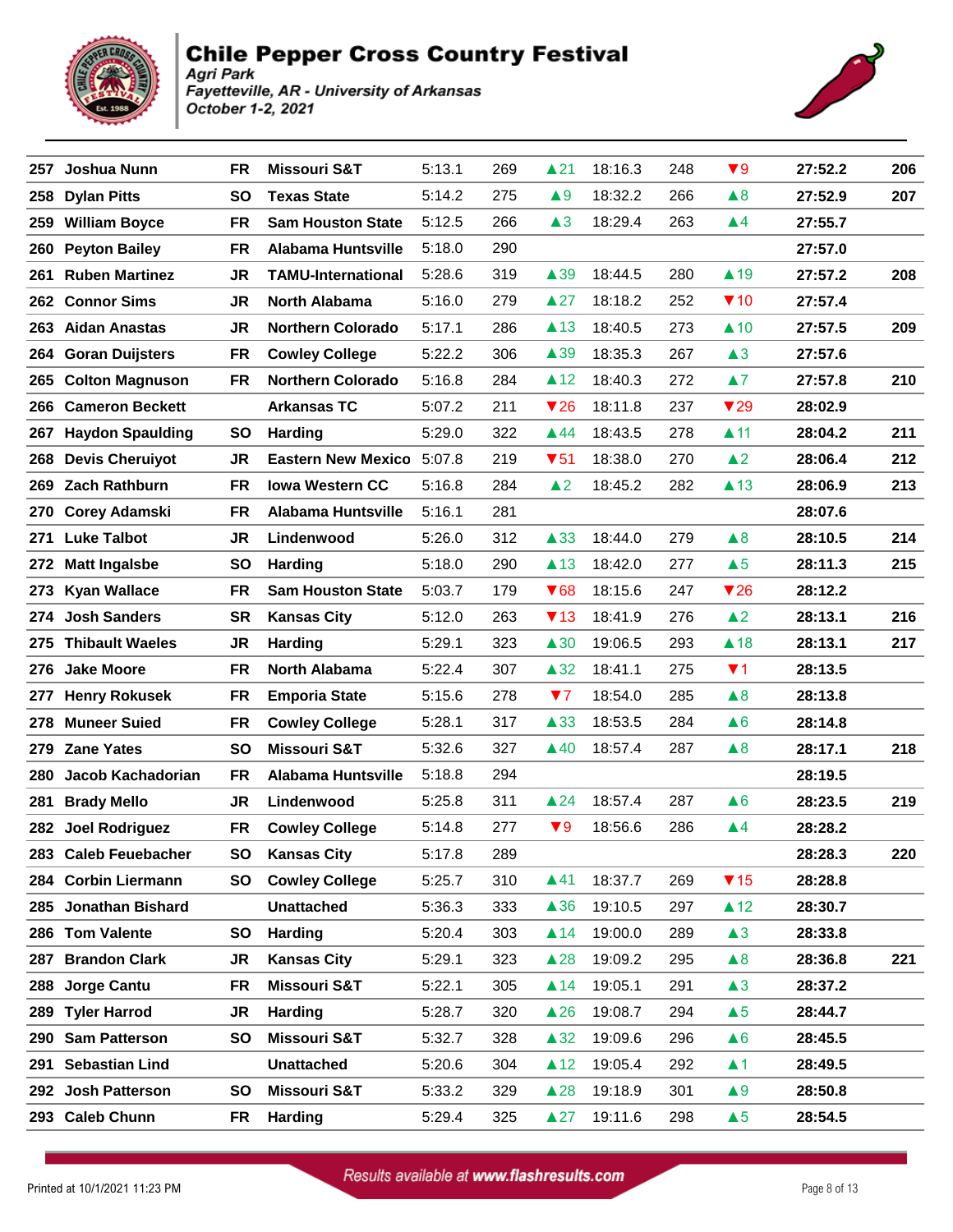



|     | 294 Nicholas Scott           | <b>JR</b> | <b>Southern</b>           | 4:54.4 | 108 |                         | <b>▼182 19:01.2</b> | 290 | $\P(4)$                 | 28:55.7    | 222 |
|-----|------------------------------|-----------|---------------------------|--------|-----|-------------------------|---------------------|-----|-------------------------|------------|-----|
| 295 | <b>Edwin Olvera</b>          | <b>SO</b> | <b>Cowley College</b>     | 5:27.3 | 315 | $\triangle$ 12          | 19:22.8             | 303 | $\triangle 8$           | 28:58.0    |     |
|     | 296 Peter Martin             | FR        | <b>Colorado Mesa</b>      | 5:08.1 | 222 | $\blacktriangledown$ 61 | 18:47.6             | 283 | $\P$ 13                 | 29:00.0    |     |
|     | 297 Zach Howard              | JR.       | <b>Alabama Huntsville</b> | 5:19.5 | 297 | $\blacktriangledown$ 3  | 19:17.5             | 300 | $\triangle 3$           | 29:00.0    |     |
| 298 | <b>Brody Hudson</b>          | <b>FR</b> | Lindenwood                | 5:34.9 | 331 | $\triangle$ 26          | 19:32.2             | 305 | $\blacktriangle$ 7      | 29:01.4    | 223 |
| 299 | <b>Adam Perry</b>            | FR        | Missouri S&T              | 5:33.7 | 330 | $\triangle 28$          | 19:21.1             | 302 | $\triangle 3$           | 29:06.4    |     |
| 300 | <b>Tanner Huffman</b>        | <b>FR</b> | <b>Oklahoma City</b>      | 5:28.9 | 321 | $\triangle$ 22          | 19:13.6             | 299 | $\P$ 1                  | 29:08.1    |     |
| 301 | <b>John Swotek</b>           | <b>FR</b> | <b>Iowa Western CC</b>    | 5:11.6 | 261 | $\triangle 37$          | 18:05.5             | 224 | 777                     | 29:25.3    | 224 |
| 302 | <b>Eric Hawkins</b>          | <b>SR</b> | <b>UL-Monroe</b>          | 5:27.2 | 314 | $\triangle 8$           | 19:42.1             | 306 | $\blacktriangle 4$      | 29:32.5    | 225 |
|     | 303 Aaron Medrano            | FR        | <b>Cowley College</b>     | 5:31.1 | 326 | $\triangle$ 18          | 19:44.2             | 308 | $\triangle 5$           | 29:35.6    |     |
| 304 | <b>Matthew Cecotti</b>       | <b>SR</b> | UT-Tyler                  | 5:39.8 | 336 | $\triangle 25$          | 19:57.7             | 311 | $\blacktriangle$ 7      | 29:43.4    | 226 |
| 305 | <b>Caden Tegethoff</b>       | <b>FR</b> | Augustana                 | 5:18.6 | 293 | 711                     | 19:30.8             | 304 | $\P$ 1                  | 29:45.7    |     |
|     | 306 Tallan James             | <b>SR</b> | <b>Southern</b>           | 5:11.0 | 252 | $\blacktriangledown$ 55 | 19:42.3             | 307 | $\blacktriangle$ 1      | 29:52.8    | 227 |
| 307 | <b>Reid Guirlando</b>        | FR        | <b>UL-Monroe</b>          | 5:52.9 | 344 | $\blacktriangle$ 31     | 20:21.6             | 313 | $\triangle 6$           | 30:00.0    | 228 |
|     | 308 Raziel Patton            | <b>FR</b> | <b>Cloud County</b>       | 5:19.7 | 299 | $\triangle$ 18          | 18:45.1             | 281 | $\blacktriangledown$ 27 | 30:02.5    |     |
|     | 309 Tate Smith               | <b>FR</b> | <b>Oklahoma City</b>      | 5:16.2 | 282 | $\blacktriangledown$ 27 | 19:52.2             | 309 | and a                   | 30:12.9    |     |
| 310 | <b>Rushane Miller</b>        | <b>FR</b> | <b>Southern</b>           | 5:37.7 | 335 | $\blacktriangle$ 19     | 20:52.7             | 316 | $\triangle 6$           | 30:57.2    | 229 |
|     | 311 Evans Ngetich            | <b>FR</b> | <b>TAMU-International</b> | 5:25.1 | 308 | $\blacktriangledown$ 2  | 19:52.5             | 310 | $\P$ 1                  | 30:59.4    | 230 |
|     | 312 Lafayette Collins        | <b>SO</b> | <b>Southern</b>           | 5:10.1 | 240 | 73                      | 20:21.6             | 313 | $\blacktriangle$ 1      | 31:12.0    | 231 |
| 313 | Dan Hurren                   | <b>FR</b> | Eastern New Mexico 5:43.0 |        | 338 | $\triangle$ 26          | 20:20.3             | 312 | $\P$ 1                  | 31:18.1    | 232 |
|     | 314 Victor Parra             | <b>FR</b> | <b>UL-Monroe</b>          | 5:40.4 | 337 | $\triangle 22$          | 20:42.0             | 315 | $\blacktriangle$ 1      | 31:29.6    | 233 |
|     | 315 Zane Seidel              | <b>FR</b> | Eastern New Mexico 5:43.5 |        | 339 | $\blacktriangle$ 21     | 21:09.8             | 318 | $\triangle 3$           | 31:35.4    | 234 |
| 316 | <b>Dylan Roe</b>             | <b>FR</b> | <b>Cowley College</b>     | 5:59.0 | 346 | $\triangle 27$          | 21:13.2             | 319 | $\triangle 3$           | 31:38.7    |     |
|     | 317 Caleb Harb               | <b>SO</b> | <b>Iowa Central CC</b>    | 6:07.4 | 348 | $\triangle$ 26          | 21:33.1             | 322 | $\triangle 5$           | 31:44.1    |     |
|     | 318 Adrian Harris            | <b>SO</b> | <b>UL-Monroe</b>          | 5:37.5 | 334 | $\blacktriangle$ 17     | 20:56.1             | 317 | $\P$ 1                  | 31:45.5    | 235 |
| 319 | <b>Brayan Silva</b>          | <b>SO</b> | <b>Iowa Central CC</b>    | 5:52.7 | 343 | $\triangle$ 23          | 21:24.3             | 320 | $\blacktriangle$ 1      | 32:54.2    |     |
|     | 320 Marco Lopez              | <b>FR</b> | <b>Iowa Central CC</b>    | 5:28.4 | 318 | $\blacktriangledown$ 3  | 21:28.5             | 321 | $\blacktriangle$ 1      | 33:00.1    |     |
|     | 321 Sean Bryant              | <b>SR</b> | <b>Kansas City</b>        | 5:58.4 | 345 | $\triangle$ 22          | 22:07.7             | 323 | $\triangle 2$           | 33:37.9    | 236 |
|     | 322 Ricky Diaz               | FR        | Eastern New Mexico 6:08.4 |        | 349 | $\triangle 25$          | 22:46.0             | 324 | $\triangle 2$           | 34:17.2    | 237 |
|     | 323 Russell Noyd             | FR        | <b>Southern</b>           | 5:49.0 | 340 | $\triangle$ 15          | 22:53.1             | 325 | $\triangle 2$           | 34:20.8    | 238 |
|     | 324 Renand Jean              | <b>FR</b> | <b>Southern</b>           | 5:49.5 | 342 | $\triangle$ 16          | 22:53.4             | 326 | $\blacktriangle$ 2      | 34:21.1    | 239 |
| 325 | <b>Brenden Mosher</b>        | FR        | <b>Kansas City</b>        | 5:49.4 | 341 | $\blacktriangle$ 14     | 22:53.5             | 327 | $\triangle 2$           | 34:22.5    | 240 |
| 326 | <b>Kolton Kelley</b>         | <b>FR</b> | <b>UL-Monroe</b>          | 6:10.5 | 350 | $\triangle 22$          | 23:08.9             | 328 | $\triangle 2$           | 34:57.4    |     |
| 327 | <b>Davin Puerto-Salas</b>    | FR        | <b>Kansas City</b>        | 5:34.9 | 331 | $\triangle$ 2           | 25:41.7             | 329 | $\triangle 2$           | 36:27.5    | 241 |
|     | 328 Gabriel Salas-Mendoza SO |           | <b>Kansas City</b>        | 6:06.5 | 347 | $\blacktriangle$ 17     | 25:42.7             | 330 | $\triangle$ 2           | 38:38.1    |     |
|     | <b>Emannuel Kipruto</b>      | <b>SO</b> | <b>Oklahoma City</b>      | 4:56.0 | 121 |                         |                     |     |                         | <b>DNF</b> |     |
|     | <b>Adam Wise</b>             | JR        | <b>LSU</b>                | 4:58.2 | 144 | $\P$ 48                 | 17:49.3             | 192 |                         | <b>DNF</b> |     |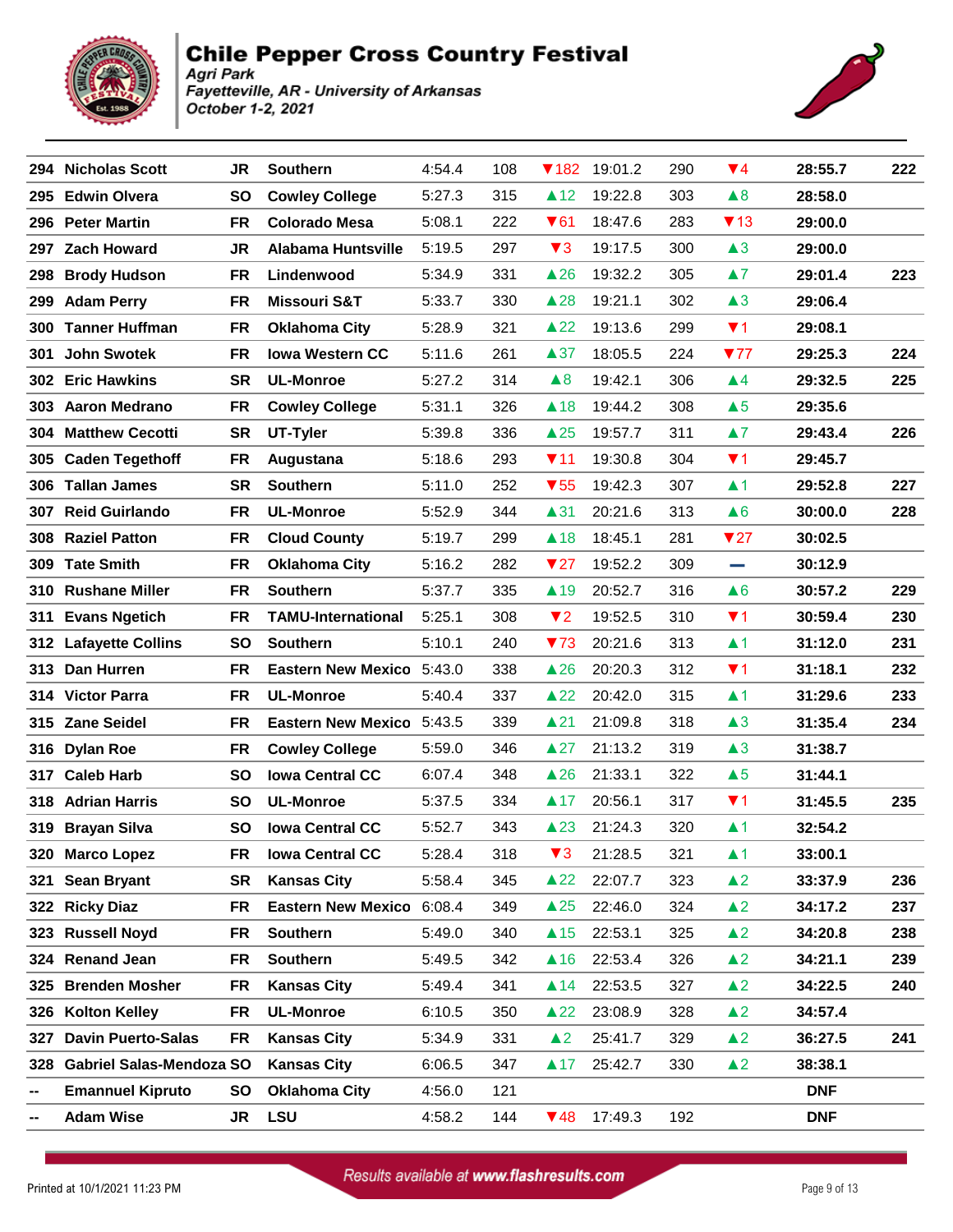



| --     | <b>Reuben Reina</b>      |           | <b>Unattached</b>         | 4:46.8 | 46             |                         |         |     | <b>DNF</b> |
|--------|--------------------------|-----------|---------------------------|--------|----------------|-------------------------|---------|-----|------------|
| --     | <b>Jaysen Bouwers</b>    | <b>FR</b> | <b>Iowa Western CC</b>    | 5:04.5 | 189            |                         |         |     | <b>DNF</b> |
| $\sim$ | <b>Lexington Hilton</b>  | <b>SO</b> | <b>Arkansas State</b>     | 4:36.5 | $\overline{7}$ |                         |         |     | <b>DNF</b> |
| --     | <b>Jackson Schwartz</b>  | JR.       | Tulsa                     | 4:45.1 | 37             |                         |         |     | <b>DNF</b> |
| --     | <b>Jackson Long</b>      | <b>FR</b> | <b>Western Colorado</b>   | 4:48.8 | 59             |                         |         |     | <b>DNF</b> |
| --     | <b>Nick Larson</b>       | <b>FR</b> | Augustana                 | 5:00.9 | 158            | $\blacktriangledown$ 4  | 17:36.8 | 162 | <b>DNF</b> |
| --     | <b>Ryan Eastman</b>      | <b>SR</b> | <b>Nebraska</b>           | 5:02.1 | 165            | $\blacktriangledown$ 29 | 17:51.4 | 194 | <b>DNF</b> |
| --     | <b>Yonas Mogos</b>       | <b>SO</b> | <b>Iowa Western CC</b>    | 4:54.6 | 109            |                         |         |     | <b>DNF</b> |
| --     | Dais Malebana            | <b>SR</b> | <b>Nebraska</b>           | 4:36.5 | $\overline{7}$ |                         |         |     | <b>DNF</b> |
| --     | <b>Bennett Pascoe</b>    | <b>SR</b> | <b>Arkansas State</b>     | 4:51.2 | 82             | $\blacktriangledown$ 29 | 17:17.8 | 111 | <b>DNF</b> |
| --     | <b>Ricky Villa</b>       | <b>SR</b> | <b>Long Beach State</b>   | 4:50.9 | 79             | $\blacktriangledown 5$  | 17:07.2 | 84  | <b>DNF</b> |
| --     | <b>Ruben D. Martinez</b> | JR.       | <b>TAMU-International</b> | 5:10.9 | 251            |                         |         |     | <b>DNF</b> |
| --     | <b>Ethan Abbs</b>        | <b>FR</b> | <b>Colorado Mesa</b>      | 5:03.5 | 178            | $\blacktriangledown$ 62 | 18:13.6 | 240 | <b>DNF</b> |
| --     | <b>Cade Martin</b>       | <b>SO</b> | <b>LSU</b>                | 4:55.0 | 112            | $\triangle 3$           | 17:16.1 | 109 | <b>DNF</b> |
| --     | <b>Owen Habeger</b>      | JR.       | <b>Arkansas State</b>     | 4:57.7 | 140            |                         |         |     | <b>DNF</b> |
| --     | <b>Alex Hanson</b>       | <b>SR</b> | <b>Central Arkansas</b>   | 5:04.1 | 182            | $\triangle$ 8           | 17:41.7 | 174 | <b>DNF</b> |
| --     | <b>Simon Schneider</b>   | <b>SO</b> | <b>Central Arkansas</b>   | 5:11.1 | 253            |                         |         |     | <b>DNF</b> |
| $\sim$ | <b>Ryan Shumaker</b>     | <b>SO</b> | <b>Tulsa</b>              | 4:53.0 | 92             |                         |         |     | <b>DNF</b> |
| $\sim$ | <b>James Cain</b>        | <b>FR</b> | <b>Alabama Huntsville</b> | 5:17.1 | 286            |                         |         |     | <b>DNF</b> |
|        | <b>Jackson Danner</b>    | <b>FR</b> | Alabama Huntsville        | 4:57.5 | 138            |                         |         |     | <b>DNF</b> |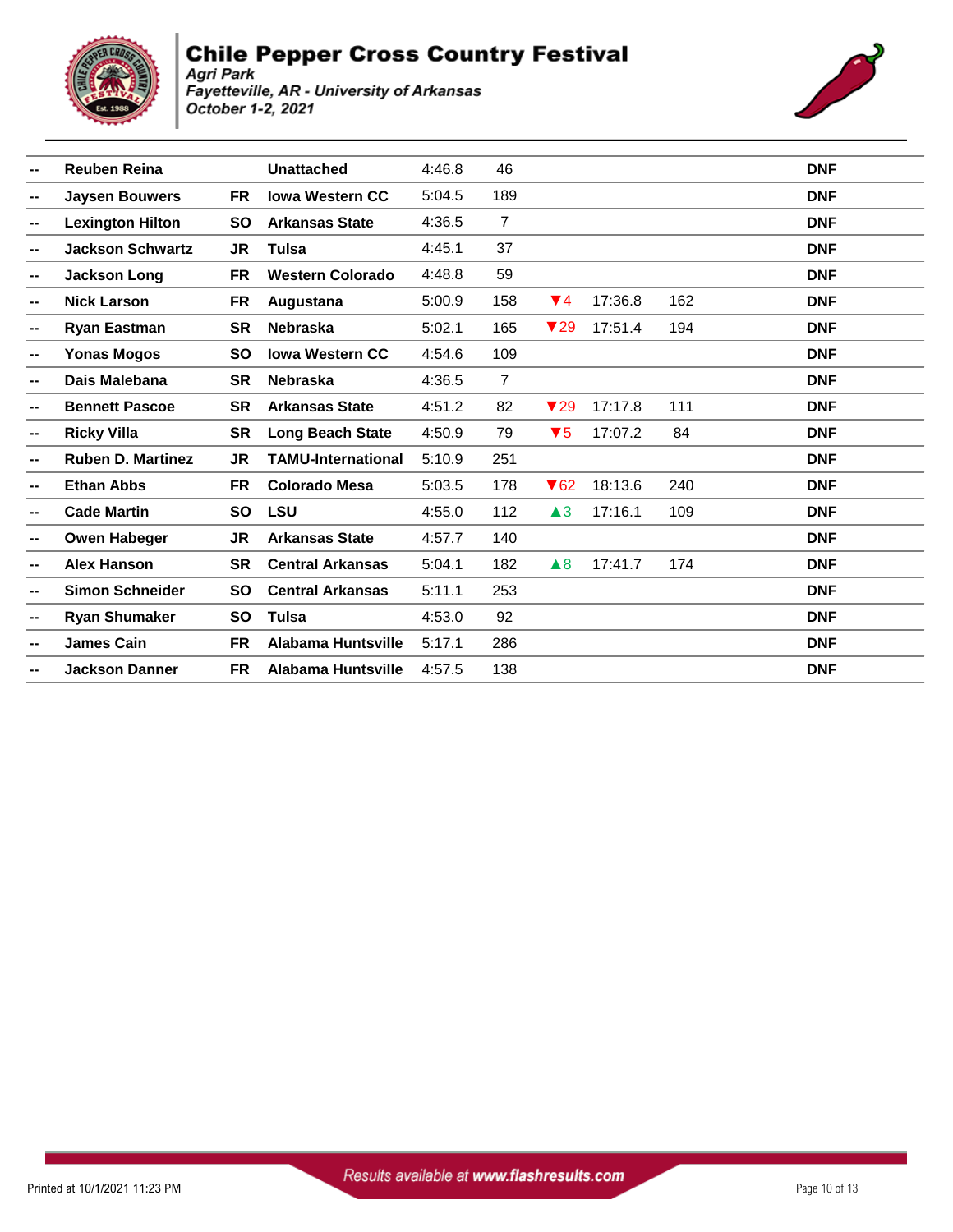

Agri Park<br>Fayetteville, AR - University of Arkansas October 1-2, 2021



#### **McDonnell Memorial Men 8k Team Scores**

|                         | <b>Rnk Team</b>               | <b>Total</b> | R <sub>1</sub> | R <sub>2</sub> | R <sub>3</sub> | R <sub>4</sub> | R <sub>5</sub> | R <sub>6</sub> | R7  |
|-------------------------|-------------------------------|--------------|----------------|----------------|----------------|----------------|----------------|----------------|-----|
| 1                       | <b>Colorado Mines</b>         | 39           | 3              | 4              | $\overline{7}$ | 12             | 13             | 16             | 17  |
|                         | Total Time: 2:00:02.90        |              |                |                |                |                |                |                |     |
|                         | Average: 24:00.58             |              |                |                |                |                |                |                |     |
| $\mathbf{2}$            | Augustana                     | 131          | 18             | 21             | 24             | 33             | 35             | 37             | 60  |
|                         | Total Time: 2:03:59.60        |              |                |                |                |                |                |                |     |
|                         | Average: 24:47.92             |              |                |                |                |                |                |                |     |
| $\overline{\mathbf{3}}$ | <b>Western Colorado</b>       | 178          | 14             | 34             | 40             | 44             | 46             | 49             | 50  |
|                         | Total Time: 2:05:14.60        |              |                |                |                |                |                |                |     |
|                         | Average: 25:02.92             |              |                |                |                |                |                |                |     |
| $\overline{\mathbf{4}}$ | <b>Arkansas</b>               | 192          | $\mathbf{2}$   | 19             | 28             | 66             | 77             | 134            |     |
|                         | Total Time: 2:04:14.20        |              |                |                |                |                |                |                |     |
|                         | Average: 24:50.84             |              |                |                |                |                |                |                |     |
| $\overline{5}$          | <b>Alabama Huntsville</b>     | 192          | 20             | 32             | 36             | 51             | 53             | 64             | 93  |
|                         | Total Time: 2:05:24.30        |              |                |                |                |                |                |                |     |
|                         | Average: 25:04.86             |              |                |                |                |                |                |                |     |
| $\bf 6$                 | <b>LSU</b>                    | 235          | 27             | 31             | 38             | 41             | 98             | 123            |     |
|                         | Total Time: 2:06:05.30        |              |                |                |                |                |                |                |     |
| $\overline{7}$          | Average: 25:13.06             |              |                |                |                |                |                |                |     |
|                         | <b>Oklahoma City</b>          | 297          | $\mathbf{1}$   | 8              | 52             | 108            | 128            | 166            | 172 |
|                         | Total Time: 2:05:31.80        |              |                |                |                |                |                |                |     |
| 8                       | Average: 25:06.36             |              |                |                |                |                |                |                |     |
|                         | <b>Central Arkansas</b>       | 305          | 30             | 56             | 67             | 73             | 79             | 85             | 106 |
|                         | Total Time: 2:07:22.61        |              |                |                |                |                |                |                |     |
| $\boldsymbol{9}$        | Average: 25:28.52<br>Nebraska | 346          | 9              | 54             | 88             | 94             | 101            | 105            | 111 |
|                         | Total Time: 2:07:24.50        |              |                |                |                |                |                |                |     |
|                         | Average: 25:28.90             |              |                |                |                |                |                |                |     |
| 10                      | <b>Texas State</b>            | 350          | 5              | 42             | 65             | 100            | 138            | 181            | 207 |
|                         | Total Time: 2:07:09.70        |              |                |                |                |                |                |                |     |
|                         | Average: 25:25.94             |              |                |                |                |                |                |                |     |
| 11                      | <b>Arkansas State</b>         | 372          | 43             | 55             | 75             | 90             | 109            | 154            |     |
|                         | Total Time: 2:08:23.90        |              |                |                |                |                |                |                |     |
|                         | Average: 25:40.78             |              |                |                |                |                |                |                |     |
| 12                      | <b>Iowa Central CC</b>        | 376          | $\bf 6$        | 11             | 87             | 133            | 139            | 163            | 169 |
|                         | Total Time: 2:07:01.70        |              |                |                |                |                |                |                |     |
|                         | Average: 25:24.34             |              |                |                |                |                |                |                |     |
| 13                      | <b>Colorado Mesa</b>          | 409          | 47             | 70             | 76             | 89             | 127            | 149            | 190 |
|                         | Total Time: 2:09:00.90        |              |                |                |                |                |                |                |     |
|                         | Average: 25:48.18             |              |                |                |                |                |                |                |     |
| 14                      | <b>Sam Houston State</b>      | 448          | 15             | 69             | 118            | 120            | 126            | 171            | 178 |
|                         | Total Time: 2:09:00.50        |              |                |                |                |                |                |                |     |
|                         | Average: 25:48.10             |              |                |                |                |                |                |                |     |
| 15                      | <b>Texas Tech</b>             | 467          | 59             | 84             | 91             | 116            | 117            | 132            | 140 |
|                         | Total Time: 2:09:40.00        |              |                |                |                |                |                |                |     |
|                         | Average: 25:56.00             |              |                |                |                |                |                |                |     |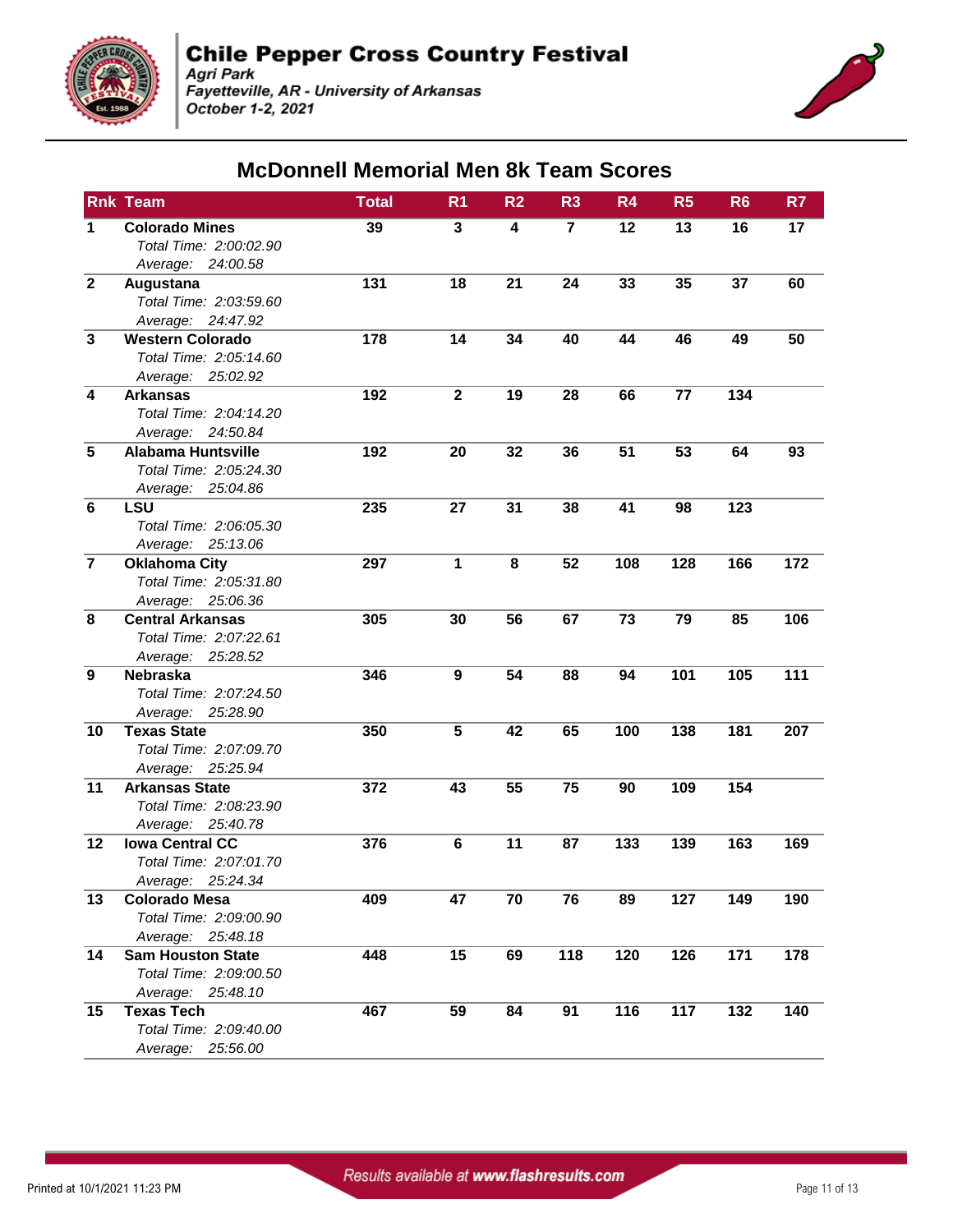



| 16              | <b>Long Beach State</b>   | 480 | 25  | 39               | 129 | 131              | 156              |     |     |
|-----------------|---------------------------|-----|-----|------------------|-----|------------------|------------------|-----|-----|
|                 | Total Time: 2:09:37.70    |     |     |                  |     |                  |                  |     |     |
|                 | Average: 25:55.54         |     |     |                  |     |                  |                  |     |     |
| 17              | <b>Cowley College</b>     | 493 | 22  | 26               | 121 | 144              | 180              | 194 | 198 |
|                 | Total Time: 2:09:29.80    |     |     |                  |     |                  |                  |     |     |
|                 | Average: 25:53.96         |     |     |                  |     |                  |                  |     |     |
| 18              | <b>Emporia State</b>      | 502 | 29  | 58               | 125 | 143              | 147              | 153 | 170 |
|                 | Total Time: 2:09:58.50    |     |     |                  |     |                  |                  |     |     |
|                 | Average: 25:59.70         |     |     |                  |     |                  |                  |     |     |
| 19              | <b>UT-Arlington</b>       | 518 | 83  | 86               | 95  | 112              | 142              | 179 | 184 |
|                 | Total Time: 2:10:23.10    |     |     |                  |     |                  |                  |     |     |
|                 | Average: 26:04.62         |     |     |                  |     |                  |                  |     |     |
| 20              | <b>North Alabama</b>      | 550 | 57  | 103              | 110 | 130              | 150              | 182 | 187 |
|                 | Total Time: 2:10:52.40    |     |     |                  |     |                  |                  |     |     |
|                 | Average: 26:10.48         |     |     |                  |     |                  |                  |     |     |
| 21              | <b>CSU Pueblo</b>         | 552 | 80  | 97               | 104 | 114              | 157              | 162 | 174 |
|                 | Total Time: 2:10:50.80    |     |     |                  |     |                  |                  |     |     |
|                 | Average: 26:10.16         |     |     |                  |     |                  |                  |     |     |
| 22              | <b>Cloud County</b>       | 575 | 48  | 63               | 113 | 152              | 199              | 203 | 204 |
|                 | Total Time: 2:11:14.30    |     |     |                  |     |                  |                  |     |     |
|                 | Average: 26:14.86         |     |     |                  |     |                  |                  |     |     |
| 23              | St. Edward's              | 619 | 71  | 122              | 135 | 136              | 155              | 164 | 168 |
|                 | Total Time: 2:11:46.20    |     |     |                  |     |                  |                  |     |     |
|                 | Average: 26:21.24         |     |     |                  |     |                  |                  |     |     |
| $\overline{24}$ | <b>Stephen F Austin</b>   | 633 | 62  | 78               | 145 | 148              | 200              | 205 |     |
|                 | Total Time: 2:12:18.70    |     |     |                  |     |                  |                  |     |     |
|                 | Average: 26:27.74         |     |     |                  |     |                  |                  |     |     |
| $\overline{25}$ | Harding                   | 643 | 68  | 99               | 124 | $\overline{141}$ | 211              | 215 | 217 |
|                 | Total Time: 2:12:33.10    |     |     |                  |     |                  |                  |     |     |
|                 | Average: 26:30.62         |     |     |                  |     |                  |                  |     |     |
| $\overline{26}$ | <b>Iowa Western CC</b>    | 655 | 10  | $\overline{72}$  | 159 | 201              | $\overline{213}$ | 224 |     |
|                 | Total Time: 2:12:31.90    |     |     |                  |     |                  |                  |     |     |
|                 | Average: 26:30.38         |     |     |                  |     |                  |                  |     |     |
| $\overline{27}$ | UT-Tyler                  | 669 | 61  | 96               | 151 | 165              | 196              | 226 |     |
|                 | Total Time: 2:12:33.50    |     |     |                  |     |                  |                  |     |     |
|                 | Average: 26:30.70         |     |     |                  |     |                  |                  |     |     |
| $\overline{28}$ | <b>North Texas</b>        | 721 | 82  | 119              | 160 | 175              | 185              | 193 |     |
|                 | Total Time: 2:13:11.40    |     |     |                  |     |                  |                  |     |     |
|                 | Average: 26:38.28         |     |     |                  |     |                  |                  |     |     |
| 29              | <b>Missouri S&amp;T</b>   | 726 | 74  | 92               | 161 | 197              | 202              | 206 | 218 |
|                 | Total Time: 2:13:39.80    |     |     |                  |     |                  |                  |     |     |
|                 | Average: 26:43.96         |     |     |                  |     |                  |                  |     |     |
| 30              | <b>Northern Colorado</b>  | 748 | 81  | $\overline{102}$ | 173 | 183              | 209              | 210 |     |
|                 | Total Time: 2:14:03.60    |     |     |                  |     |                  |                  |     |     |
|                 | Average: 26:48.72         |     |     |                  |     |                  |                  |     |     |
| 31              | Lindenwood                | 760 | 23  | 137              | 191 | 195              | 214              | 219 | 223 |
|                 | Total Time: 2:14:14.00    |     |     |                  |     |                  |                  |     |     |
|                 | Average: 26:50.80         |     |     |                  |     |                  |                  |     |     |
| 32              | <b>TAMU-International</b> | 778 | 107 | 115              | 176 | 188              | 192              | 208 | 230 |
|                 | Total Time: 2:14:10.20    |     |     |                  |     |                  |                  |     |     |
|                 | Average: 26:50.04         |     |     |                  |     |                  |                  |     |     |